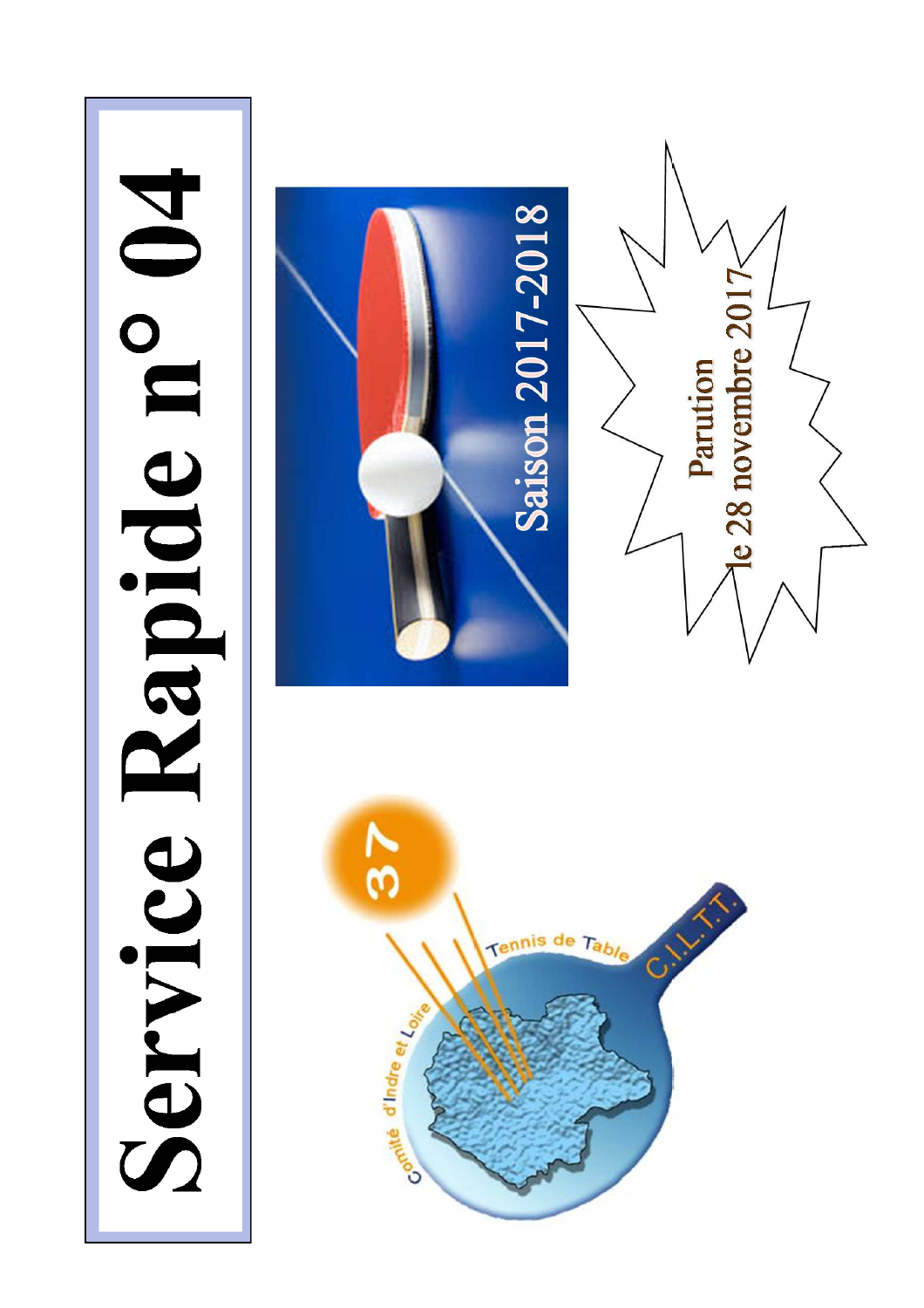# **PRE-REGIONALE**

#### $5$ ème journée

- 
- ES OESIENNE TT 2 Exempt TT JOUE LES TOURS 6 - C.P. VEIGNE 1 6 8
- 
- ES OESIENNE TT 2 C.S. LA MEMBROLLE TT 1 12 C.P. VEIGNE 1 - TT CHINONAIS 2 4 1 Exempt - TTC du LOCHOIS 1 C.S. LA MEMBROLLE TT 1 - R.C. BALLAN 2 13
	-
	-
- TT CHINONAIS 2 TTC du LOCHOIS 1 8 6



| 5ème journée           |                          |                   | Rg |                             | Equipe                   | PT I |                | l V l | N   | D | PIF |                |
|------------------------|--------------------------|-------------------|----|-----------------------------|--------------------------|------|----------------|-------|-----|---|-----|----------------|
| R.C. BALLAN 2          | - TT JOUE LES TOURS 6    |                   | 13 | <b>ITT CHINONAIS 2</b>      |                          | 16   |                | 6 5   |     |   |     | 0 <sub>0</sub> |
| ES OESIENNE TT 2       | - C.S. LA MEMBROLLE TT 1 | $12 \overline{ }$ | 2  | <b>ITTC du LOCHOIS 1</b>    |                          | 13   |                | 514   |     |   |     | l 0            |
| C.P. VEIGNE 1          | - TT CHINONAIS 2         | 4                 | 10 |                             | 3 C.S. LA MEMBROLLE TT 1 | 11   |                | 5 3   | . 0 |   |     | 0 <sub>0</sub> |
| Exempt                 | - TTC du LOCHOIS 1       |                   |    | <b>IES OESIENNE TT 2</b>    |                          | 9    |                |       |     |   |     | 0 <sub>0</sub> |
| 6ème journée           |                          |                   |    | C.P. VEIGNE 1               |                          | 9    | 5 <sup>1</sup> |       | 2   |   |     | $01$ 0         |
| C.S. LA MEMBROLLE TT 1 | - R.C. BALLAN 2          | 13                | 6  | <b>ITT JOUE LES TOURS 6</b> |                          | 8    | -5             |       |     | 3 |     | 0 <sub>0</sub> |
| ES OESIENNE TT 2       | - Exempt                 |                   |    | R.C. BALLAN 2               |                          | 6    | 5   0          |       |     |   |     | $0l$ 0         |

# **DEPARTEMENTALE 1**

### **POULE A**

| 5ème journée             |                            |             |    | Rq | Equipe                        | <b>PT</b>        | J                    | v              | N            | D            | PFI              |
|--------------------------|----------------------------|-------------|----|----|-------------------------------|------------------|----------------------|----------------|--------------|--------------|------------------|
| ES OESIENNE TT 3         | - A.S MONTLOUIS/LOIRE 1    | 13          | 5  |    | A.S. LUYNES T.T 2             |                  | $16 \quad 6$         | 4              | 2            | $\Omega$     | $0$   $0$        |
| A.S. LUYNES T.T.2        | - ST AVERTIN SPORTS TT 3   | 10          | 8  |    | <b>IES OESIENNE TT 3</b>      | $14 \mid 6 \mid$ |                      | $\overline{4}$ | 0            |              | $0$   $0$        |
| ATT LANGEAIS-CINQ MARS 2 | - RS ST CYR/LOIRE 2        | 12          | 6  |    | ATT LANGEAIS-CINQ MARS 2      | 14 <sup>1</sup>  | 6                    | $\overline{4}$ | 0            |              | 0 <sub>0</sub>   |
| T.T. BENAIS 1            | - A.S.T.T. ESVRES 1        | 10          | 8  | 4  | <b>ST AVERTIN SPORTS TT 3</b> |                  | $13 \quad 6 \quad 3$ |                |              | $\mathbf{2}$ | $0$   0          |
| 6ème journée             |                            |             |    |    | T.T. BENAIS 1                 | 13 <sup>1</sup>  | 6                    | -3             |              | 2            | $0$   $0$        |
| ST AVERTIN SPORTS TT 3   | - ES OESIENNE TT 3         | $7^{\circ}$ | 11 | 6  | <b>RS ST CYR/LOIRE 2</b>      | 12 <sub>1</sub>  | 6 3                  |                | $\mathbf{0}$ | 3            | $0$   $0$        |
| A.S. LUYNES T.T.2        | - T.T. BENAIS 1            | 9           | -9 |    | A.S.T.T. ESVRES 1             | 8                | 6                    | $\overline{0}$ | 2            | 4            | $0$   0          |
| A.S. MONTLOUIS/LOIRE 1   | - ATT LANGEAIS-CINQ MARS 2 |             | 11 | 8  | A.S MONTLOUIS/LOIRE 1         | 6                | 6                    |                |              |              | $\overline{101}$ |
| RS ST CYR/LOIRE 2        | - A.S.T.T. ESVRES 1        | 11          |    |    |                               |                  |                      |                |              |              |                  |

#### **POULE B**

| 5ème journée |  |
|--------------|--|
|              |  |

| RS ST CYR/LOIRE 3          |
|----------------------------|
| U.S. VERNOU 1              |
| U.S. GENILLE TT 1          |
| TT BI FREVC 2              |
| 6ème journée               |
| ES LA VILLE AUX DAMES TT 3 |
| U.S. VERNOU 1              |
| AS VERETZ TT 2             |
| C.E.S. TOURS 1             |

| RS ST CYR/LOIRE 3          | - AS VERETZ TT 2             | 10 | 8 |
|----------------------------|------------------------------|----|---|
| U.S. VERNOU 1              | - ES LA VILLE AUX DAMES TT 3 | 13 | 5 |
| U.S. GENILLE TT 1          | - C.E.S. TOURS 1             | 10 | 8 |
| TT BLERE V.C. 2            | - P.L. PAUL BERT 1           | 9  | 9 |
| 6ème journée               |                              |    |   |
| ES LA VILLE AUX DAMES TT 3 | - RS ST CYR/LOIRE 3          | 10 | 8 |
| U.S. VERNOU 1              | - TT BLERE V.C. 2            | 15 | 3 |
| AS VERETZ TT 2             | - U.S. GENILLE TT 1          | 10 | 8 |
| C.E.S. TOURS 1             | - P.L. PAUL BERT 1           | 10 | 8 |
|                            |                              |    |   |

| 5ème journée               |                              |    |   | Rg | Equipe                       | PT I            | JI          | v   | N            | D            | PF        |                |
|----------------------------|------------------------------|----|---|----|------------------------------|-----------------|-------------|-----|--------------|--------------|-----------|----------------|
| RS ST CYR/LOIRE 3          | - AS VERETZ TT 2             | 10 | 8 |    | U.S. VERNOU 1                | 18 I            | 6 I         | - 6 | $\mathbf{0}$ | 0            | $0$   $0$ |                |
| U.S. VERNOU 1              | - ES LA VILLE AUX DAMES TT 3 | 13 | 5 |    | AS VERETZ TT 2               | 14 I            | 6           | 4   | 0            |              | $0$   $0$ |                |
| U.S. GENILLE TT 1          | $-$ C.E.S. TOURS 1           | 10 | 8 |    | U.S. GENILLE TT 1            | 14 I            | - 6 I       | 4   | $\mathbf{0}$ | $\mathbf{2}$ | $0$   $0$ |                |
| TT BLERE V.C. 2            | - P.L. PAUL BERT 1           | 9  | 9 |    | 4 ES LA VILLE AUX DAMES TT 3 | 12 <sub>1</sub> | 6           | 3   | $\mathbf{0}$ | 3            | $0$   $0$ |                |
| 6ème journée               |                              |    |   |    | <b>C.E.S. TOURS 1</b>        |                 | $12 \mid 6$ | 3   | $\mathbf{0}$ | 3            | $0$   0   |                |
| ES LA VILLE AUX DAMES TT 3 | - RS ST CYR/LOIRE 3          | 10 | 8 |    | 6 RS ST CYR/LOIRE 3          |                 | - 6         | 2   |              | 3            | $0$   $0$ |                |
| U.S. VERNOU 1              | $-$ TT BLERE V.C. 2          | 15 | 3 |    | P.L. PAUL BERT 1             | 8               | 6           |     | 2            |              | $0$   0   |                |
| AS VERETZ TT 2             | - U.S. GENILLE TT 1          | 10 | 8 | 8  | <b>ITT BLERE V.C. 2</b>      |                 | 6           |     |              |              |           | $\overline{0}$ |
|                            |                              |    |   |    |                              |                 |             |     |              |              |           |                |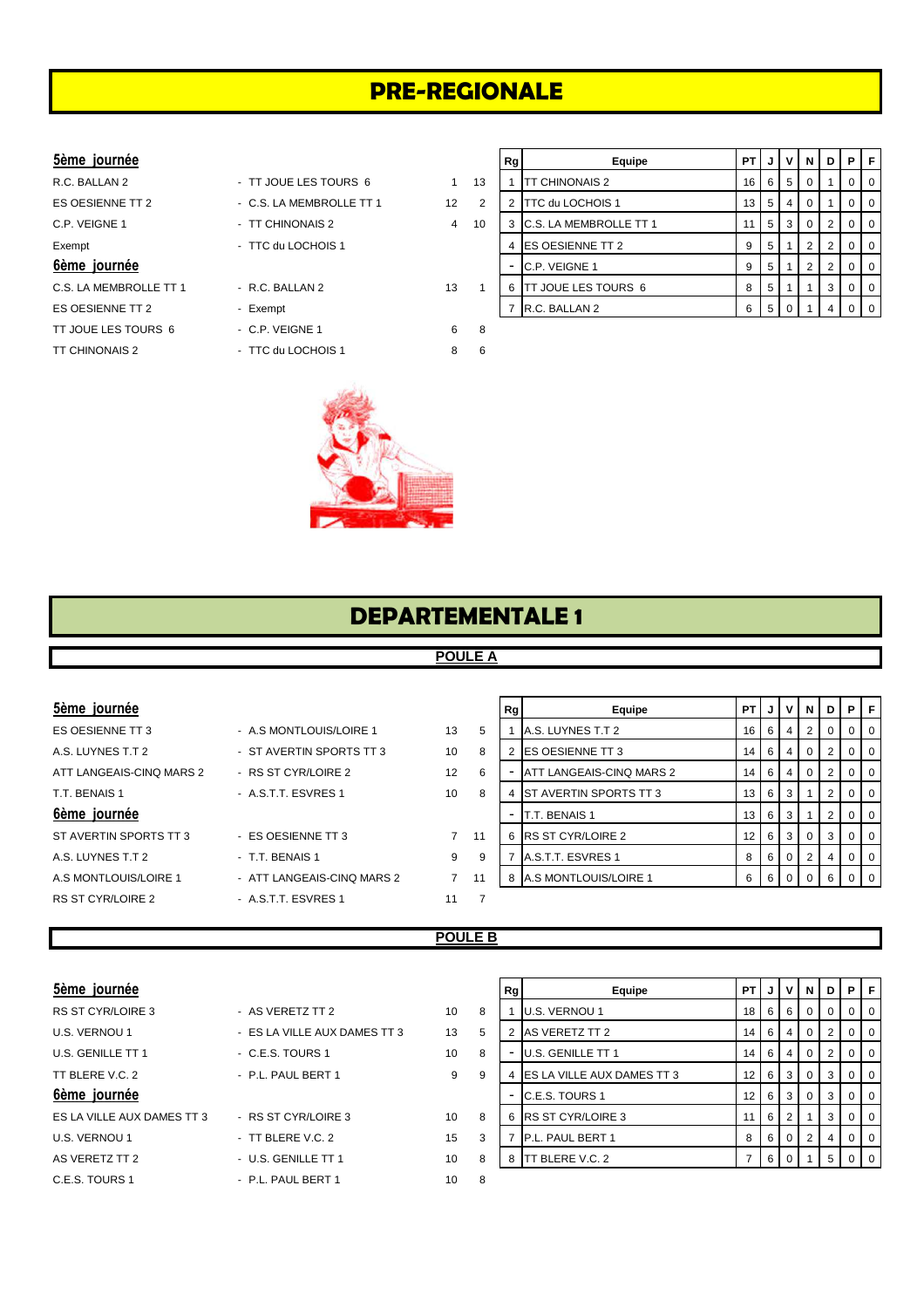#### **POULE A**

### $5$ ème journée

| RS ST CYR/LOIRE 4     |
|-----------------------|
| 4S TOURS T.T. 13      |
| C.P. VEIGNE 2         |
| STE MAURE TT 2        |
| 6ème journée          |
|                       |
| <b>TT CHINONAIS 3</b> |
| 4S TOURS T.T. 13      |
| AP ABILY1             |

## - A.P. ABILLY 1 6 4S TOURS T.T. 13 - TT CHINONAIS 3 8 10 2 4S TOURS T.T. 13 16 6 5 0 1 0 0 - TT JOUE LES TOURS 7 8 - A.S. LUYNES T.T 3 14 - RS ST CYR/LOIRE 4 14 - STE MAURE TT 2 14 - C.P. VEIGNE 2 15 TT JOUE LES TOURS 7 - A.S. LUYNES T.T 3 14 4

| 5ème journée      |                       |    |    | Rg | Equipe                     | PTIJI           |              | I V I N I |                | D I            | PIF    |         |
|-------------------|-----------------------|----|----|----|----------------------------|-----------------|--------------|-----------|----------------|----------------|--------|---------|
| RS ST CYR/LOIRE 4 | $-$ A.P. ABILLY 1     | 6  | 12 |    | <b>TT CHINONAIS 3</b>      |                 | 18666        |           | $\overline{0}$ | $\mathbf{0}$   | $01$ 0 |         |
| 4S TOURS T.T. 13  | - TT CHINONAIS 3      | 8  | 10 |    | 4S TOURS T.T. 13           |                 | $16$ 6 5     |           | - 0            |                |        | $0$   0 |
| C.P. VEIGNE 2     | - TT JOUE LES TOURS 7 | 8  | 10 |    | <b>TT JOUE LES TOURS 7</b> |                 | $14 \ 6 \ 4$ |           | $\overline{0}$ | 2              |        | $01$ 0  |
| STE MAURE TT 2    | - A.S. LUYNES T.T 3   | 14 | 4  | 4  | A.P. ABILLY 1              | 12 <sub>1</sub> |              | 6 3 1     | $\overline{0}$ | 3              |        | $01$ 0  |
| 6ème journée      |                       |    |    |    | <b>STE MAURE TT 2</b>      | 12 <sub>1</sub> |              | 6131      | $\overline{0}$ | 3              |        | $01$ 0  |
| TT CHINONAIS 3    | - RS ST CYR/LOIRE 4   | 14 | 4  |    | 6 C.P. VEIGNE 2            |                 | $10$ 6 $2$   |           | $\Omega$       | $\overline{4}$ |        | $01$ 0  |
| 4S TOURS T.T. 13  | - STE MAURE TT 2      | 14 | 4  |    | A.S. LUYNES T.T 3          | 8               | 61           |           | 0              | 5              | $01$ 0 |         |
| A.P. ABILLY 1     | - C.P. VEIGNE 2       | 15 | 3  | 8  | <b>RS ST CYR/LOIRE 4</b>   |                 | 61           |           |                | 5              |        |         |

#### **POULE B**

| 5ème journée               |                              |             |    | Rg | Equipe                             | <b>PT</b>       | J   | $\mathsf{v}$   | N              | D I            | P.             | -F              |
|----------------------------|------------------------------|-------------|----|----|------------------------------------|-----------------|-----|----------------|----------------|----------------|----------------|-----------------|
| US LA RICHE TT 1           | - AS VERETZ TT 3             | $5^{\circ}$ | 13 |    | AS VERETZ TT 3                     | 17              | 6 I | 5              |                | $\overline{0}$ | $\overline{0}$ | 101             |
| 4S TOURS T.T. 12           | - TT CHINONAIS 4             | 13          | 5  |    | 4S TOURS T.T. 12                   | 15              | 6   | 4              |                |                | $\mathbf{0}$   | 10 <sup>o</sup> |
| ES LA VILLE AUX DAMES TT 4 | - TT PARCAY MESLAY 3         | 11          | ∍  | 3  | <b>TT CHINONAIS 4</b>              | 14              | 6   | 4              | $\Omega$       | 2 <sup>1</sup> | $01$ 0         |                 |
| STE MAURE TT 1             | - TT CORMERY-TRUYES 2        | 14          | 4  |    | TT CORMERY-TRUYES 2                | 14              | 6   | 4              | 0              | 2 <sup>1</sup> | $\mathbf 0$    | <b>0</b>        |
| 6ème journée               |                              |             |    | 5  | <b>STE MAURE TT 1</b>              | 12 <sup>2</sup> | 6 I | 3 <sup>1</sup> | $\overline{0}$ | 3 <sup>1</sup> | $01$ 0         |                 |
| <b>TT CHINONAIS 4</b>      | - US LA RICHE TT 1           | 10          | 8  | 6  | US LA RICHE TT 1                   | 8               | 6   |                | $\Omega$       | 5 <sup>1</sup> | $\mathbf 0$    | $\overline{0}$  |
| 4S TOURS T.T. 12           | - STE MAURE TT 1             | 12          | 6  |    | TT PARCAY MESLAY 3                 | 8               | 6 I |                | $\mathbf{0}$   | 5 <sub>1</sub> | $0$   0        |                 |
| AS VERETZ TT 3             | - ES LA VILLE AUX DAMES TT 4 | 12          | 6  |    | <b>IES LA VILLE AUX DAMES TT 4</b> | 8               | 6   |                |                | 5              |                |                 |
| TT PARCAY MESLAY 3         | - TT CORMERY-TRUYES 2        |             | 11 |    |                                    |                 |     |                |                |                |                |                 |

#### **POULE C**

| 5ème journée             |                            |    |    | Rg | Equipe                          | <b>PT</b>       |                | JIVIN |     | D              |                | PIF            |
|--------------------------|----------------------------|----|----|----|---------------------------------|-----------------|----------------|-------|-----|----------------|----------------|----------------|
| <b>BEAUJARDIN BCT 2</b>  | - US RENAUDINE TT 3        | 8  | 10 |    | <b>ITT PARCAY MESLAY 2</b>      | 18 <sup>1</sup> | . 6 I          | - 6 I | - 0 | $\Omega$       | $\overline{0}$ | $\overline{0}$ |
| <b>ES RIDELLOIS TT 1</b> | - ST AVERTIN SPORTS TT 4   | 14 | 4  |    | <b>US RENAUDINE TT 3</b>        | 16 <sub>1</sub> |                | 65    | - 0 |                | $\overline{0}$ | 0              |
| ATT LANGEAIS-CINO MARS 3 | - TT PARCAY MESLAY 2       |    | 17 | 3  | <b>C.S. LA MEMBROLLE TT 2</b>   | 14              | . 6 I          | 3     | 2   |                | $\overline{0}$ | $\overline{0}$ |
| A.S. FONDETTES 6         | - C.S. LA MEMBROLLE TT 2   | 9  | -9 | 4  | <b>ATT LANGEAIS-CINQ MARS 3</b> | 12 <sub>1</sub> |                | 6 3 0 |     | 3              | 0 <sup>1</sup> | $\overline{0}$ |
| 6ème journée             |                            |    |    | 5  | <b>BEAUJARDIN BCT 2</b>         | 11              | 6 <sup>1</sup> |       |     | 3              | $\overline{0}$ | $\overline{0}$ |
| ST AVERTIN SPORTS TT 4   | - BEAUJARDIN BCT 2         | 5  | 13 | 6  | <b>IES RIDELLOIS TT 1</b>       | 10 I            |                | 6   2 | - 0 | $\overline{4}$ | $\Omega$       | $\Omega$       |
| <b>ES RIDELLOIS TT 1</b> | - A.S. FONDETTES 6         | 11 |    |    | A.S. FONDETTES 6                | 6               | 5 <sup>1</sup> |       |     | 4              | $\overline{0}$ | $\overline{0}$ |
| US RENAUDINE TT 3        | - ATT LANGEAIS-CINQ MARS 3 | 13 | 5  | 8  | <b>IST AVERTIN SPORTS TT 4</b>  | 5               | . 5 .          |       |     | -5             |                | $01$ 0         |
| TT PARCAY MESLAY 2       | - C.S. LA MEMBROLLE TT 2   | 14 | 4  |    |                                 |                 |                |       |     |                |                |                |

#### **POULE D**

| beme journee              |                             |                 |    |
|---------------------------|-----------------------------|-----------------|----|
| A.T.T. AZAY-SUR-CHER 1    | - A.S. FONDETTES 5          | 10              | 8  |
| AS SAVONNIERES TT 1       | - ST AVERTIN SPORTS TT 5    | 3               | 15 |
| U.S. CHAMBRAY-LES-TOURS 2 | - T.T. BOUCHARDAIS 1        | 10 <sup>1</sup> | 8  |
| A.C. AMBOISE 1            | - 4S TOURS T.T. 14          | 11              | 7  |
| 6ème journée              |                             |                 |    |
| ST AVERTIN SPORTS TT 5    | - A.T.T. AZAY-SUR-CHER 1    | 6               | 12 |
| AS SAVONNIERES TT 1       | - A.C. AMBOISE 1            | $\Omega$        | 18 |
| A.S. FONDETTES 5          | - U.S. CHAMBRAY-LES-TOURS 2 | $\mathcal{P}$   | 16 |
| T.T. BOUCHARDAIS 1        | - 4S TOURS T.T. 14          | 10              | 8  |
|                           |                             |                 |    |

| 5ème journée              |                             |                      |    | Rg | Equipe                           | <b>PT</b>       |          | JIVI | - N I    | D I | PIF            |  |
|---------------------------|-----------------------------|----------------------|----|----|----------------------------------|-----------------|----------|------|----------|-----|----------------|--|
| A.T.T. AZAY-SUR-CHER 1    | - A.S. FONDETTES 5          | 10                   | 8  |    | <b>IT.T. BOUCHARDAIS 1</b>       | 16 <sup>1</sup> | - 6      | -5   | $\Omega$ |     | 0 <sub>0</sub> |  |
| AS SAVONNIERES TT 1       | - ST AVERTIN SPORTS TT 5    | 3                    | 15 |    | <b>U.S. CHAMBRAY-LES-TOURS 2</b> |                 | $16$ 6   | - 5  | $\Omega$ |     | 0 <sub>0</sub> |  |
| U.S. CHAMBRAY-LES-TOURS 2 | - T.T. BOUCHARDAIS 1        | 10                   | 8  |    | A.C. AMBOISE 1                   |                 | $16$ 6 5 |      | $\Omega$ |     | 0 <sub>0</sub> |  |
| A.C. AMBOISE 1            | - 4S TOURS T.T. 14          | 11                   |    |    | 4 A.S. FONDETTES 5               | 12 I            | 6        | -3   | $\Omega$ | 3   | 0 <sub>0</sub> |  |
| 6ème journée              |                             |                      |    |    | 5 A.T.T. AZAY-SUR-CHER 1         | 11 <sub>1</sub> | 6        |      |          | З   | $0$   0        |  |
| ST AVERTIN SPORTS TT 5    | - A.T.T. AZAY-SUR-CHER 1    | 6                    | 12 |    | 4S TOURS T.T. 14                 | 11 <sub>1</sub> | - 6      | 2    |          | 3   | $01$ 0         |  |
| AS SAVONNIERES TT 1       | - A.C. AMBOISE 1            | $\Omega$             | 18 |    | 7 ST AVERTIN SPORTS TT 5         | 8               | 6        |      | $\Omega$ | 5   | 0 <sub>0</sub> |  |
| A.S. FONDETTES 5          | - U.S. CHAMBRAY-LES-TOURS 2 | $\mathbf{2}^{\circ}$ | 16 |    | 8 AS SAVONNIERES TT 1            | 6               | 6        |      | $\Omega$ | 6   | $0$   0        |  |
| T.T. BOUCHARDAIS 1        | $-4S$ TOURS T.T. 14         | 10                   | -8 |    |                                  |                 |          |      |          |     |                |  |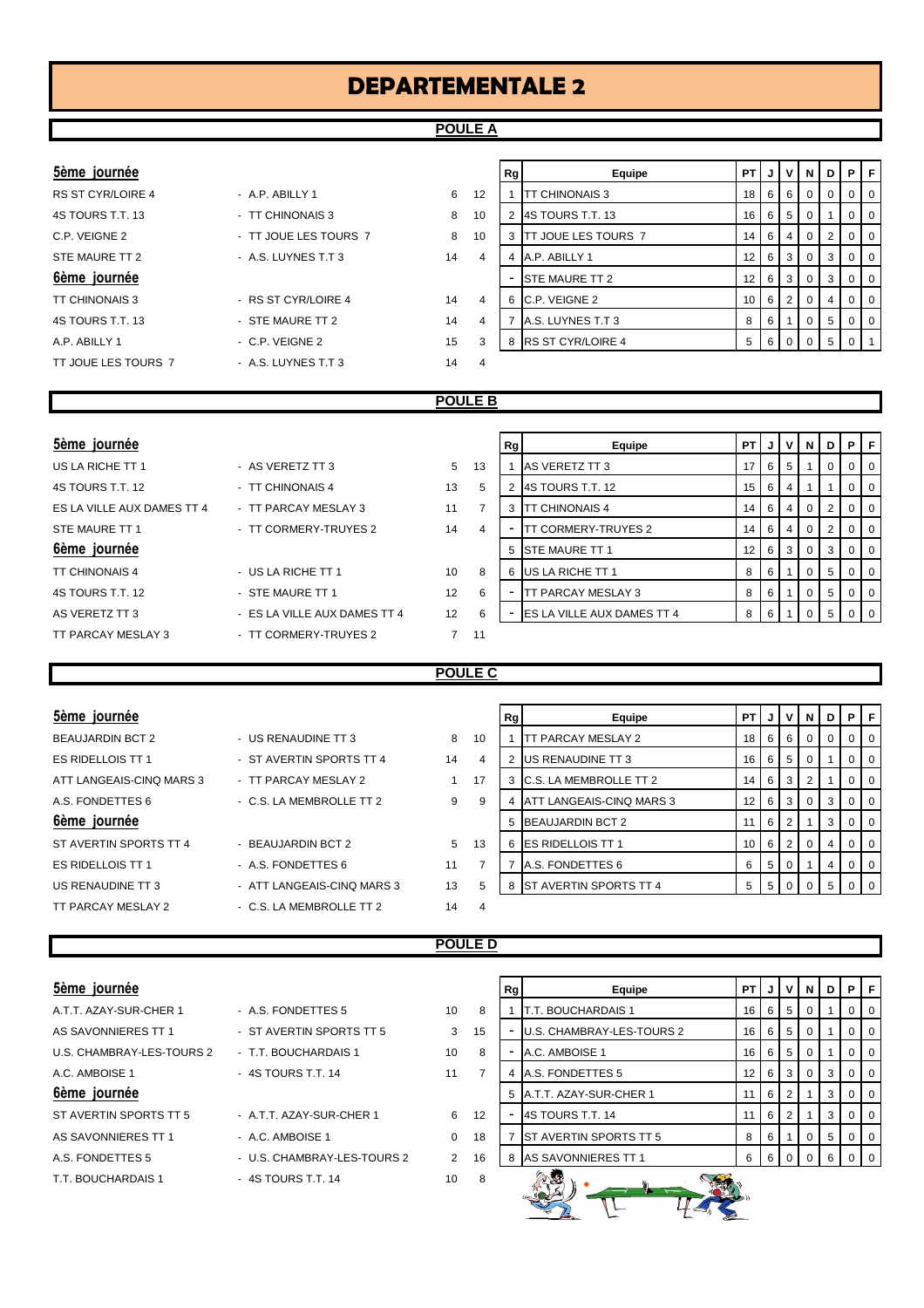#### **POULE A**

| 5ème | <b>lournée</b> |  |
|------|----------------|--|
|      |                |  |
|      |                |  |

| TT PARCAY MESLAY 4       | - EP MARIGNY RILLY 1       | 15 | -3             |
|--------------------------|----------------------------|----|----------------|
| ES AMBILLOU 1            | - ATT LANGEAIS-CINQ MARS 5 | 5  | 13             |
| A.S.P.T.T. TOURS 1       | - T.T. METTRAY 1           | 9  | 9              |
| T.T. BENAIS 2            | - ES RIDELLOIS TT 3        | 14 | $\overline{4}$ |
| 6ème journée             |                            |    |                |
| ATT LANGEAIS-CINQ MARS 5 | - TT PARCAY MESLAY 4       | 12 | 6              |
| ES AMBILLOU 1            | - T.T. BENAIS 2            | 6  | 12             |
| EP MARIGNY RILLY 1       | - A.S.P.T.T. TOURS 1       | 7  | 11             |
| T.T. METTRAY 1           | - ES RIDELLOIS TT 3        | 10 | 8              |

| 5ème journée             |                            |                   |    | Rg | Equipe                          | <b>PTIJIVI</b>  |          |            | 'N             | D | PIF    |                |
|--------------------------|----------------------------|-------------------|----|----|---------------------------------|-----------------|----------|------------|----------------|---|--------|----------------|
| TT PARCAY MESLAY 4       | - EP MARIGNY RILLY 1       | 15                | 3  |    | <b>T.T. METTRAY 1</b>           | 17 <sup>1</sup> | 6 I      | -51        |                | 0 |        | 0 <sup>1</sup> |
| ES AMBILLOU 1            | - ATT LANGEAIS-CINQ MARS 5 | 5                 | 13 |    | <b>ATT LANGEAIS-CINQ MARS 5</b> |                 | $16$ 6 5 |            | 0              |   |        | $0$   0        |
| A.S.P.T.T. TOURS 1       | - T.T. METTRAY 1           | 9                 | 9  |    | T.T. BENAIS 2                   |                 | $16$ 6 5 |            | 0              |   |        | $01$ 0         |
| T.T. BENAIS 2            | - ES RIDELLOIS TT 3        | 14                | 4  | 4  | <b>IES RIDELLOIS TT 3</b>       | 12 I            |          | 6 3        | $\overline{0}$ | 3 |        | 0 <sup>1</sup> |
| 6ème journée             |                            |                   |    |    | A.S.P.T.T. TOURS 1              | 12 I            | 6        | $\sqrt{2}$ | $\overline{2}$ | 2 |        | $0$ 0          |
| ATT LANGEAIS-CINQ MARS 5 | - TT PARCAY MESLAY 4       | $12 \overline{ }$ | 6  | 6  | <b>TT PARCAY MESLAY 4</b>       | 8               | 6 I      |            | $\overline{0}$ | 5 |        | $0$   0        |
| ES AMBILLOU 1            | - T.T. BENAIS 2            | 6                 | 12 |    | <b>IEP MARIGNY RILLY 1</b>      | 8               | 6        |            | $\Omega$       | 5 | $01$ 0 |                |
| EP MARIGNY RILLY 1       | - A.S.P.T.T. TOURS 1       | $\overline{7}$    | 11 | 8  | <b>ES AMBILLOU 1</b>            |                 | 6        |            |                | 5 |        | 0   0          |
|                          |                            |                   |    |    |                                 |                 |          |            |                |   |        |                |

#### **POULE B**

| 5ème journée              |                             |                |     | Rg | Equipe                         | <b>PT</b>       | J | $\mathbf v$ | N                    |                | <b>DIPIF</b> |                |
|---------------------------|-----------------------------|----------------|-----|----|--------------------------------|-----------------|---|-------------|----------------------|----------------|--------------|----------------|
| US LA RICHE TT 2          | - US RENAUDINE TT 6         | 8              | 10  |    | <b>IPPC MARTINOIS 1</b>        | 18              | 6 | - 6         | $\Omega$             | 0 <sup>1</sup> |              | $\overline{0}$ |
| <b>PPC MARTINOIS 1</b>    | - U.S. CHAMBRAY-LES-TOURS 3 | 17             |     |    | US LA RICHE TT 2               | 13 <sup>1</sup> | 6 | -3          |                      | 2 <sup>1</sup> |              | $\overline{0}$ |
| C.S. LA MEMBROLLE TT 4    | - RS ST CYR/LOIRE 5         | $\overline{7}$ | 11  |    | <b>IRS ST CYR/LOIRE 5</b>      | 13 <sub>1</sub> | 6 | 3           |                      | 2              |              | <b>10</b>      |
| A.S. MONTLOUIS/LOIRE 2    | - A.S.T.T. ESVRES 3         | 8              | 10  |    | US RENAUDINE TT 6              | 13 <sup>1</sup> | 6 | 3           |                      | 2 <sup>1</sup> |              | $\overline{0}$ |
| 6ème journée              |                             |                |     | 5  | U.S. CHAMBRAY-LES-TOURS 3      | 12 <sub>1</sub> | 6 | 2           | $\mathbf{2}^{\circ}$ | 2 <sup>1</sup> | 0            | $\overline{1}$ |
| U.S. CHAMBRAY-LES-TOURS 3 | - US LA RICHE TT 2          | 10             | 8   | 6  | <b>IC.S. LA MEMBROLLE TT 4</b> | 10              | 6 | 2           | $\Omega$             | 4              |              | $\overline{0}$ |
| <b>PPC MARTINOIS 1</b>    | - A.S MONTLOUIS/LOIRE 2     | 12             | 6   |    | A.S MONTLOUIS/LOIRE 2          | 9               | 6 |             |                      | 4              |              | $\overline{0}$ |
| US RENAUDINE TT 6         | - C.S. LA MEMBROLLE TT 4    | $\overline{7}$ | -11 |    | 8 A.S.T.T. ESVRES 3            | 8               |   |             |                      | 5              |              |                |
| <b>RS ST CYR/LOIRE 5</b>  | - A S.T.T. ESVRES 3         | 14             | 4   |    |                                |                 |   |             |                      |                |              |                |

## **POULE C**

| 5ème journée             |                            |    |                | Rg | Equipe                          | <b>PTIJIVINI</b> |                    |                |                | D I                  | PF |                |
|--------------------------|----------------------------|----|----------------|----|---------------------------------|------------------|--------------------|----------------|----------------|----------------------|----|----------------|
| T.T. BOUCHARDAIS 2       | - ST MICHEL T.T. 1         | 3  | 15             |    | P.L. PAUL BERT 2                | $18$ 6 6         |                    |                | $\mathbf{0}$   | $\mathbf{0}$         |    | $0$   $0$      |
| P.L. PAUL BERT 2         | - ATT LANGEAIS-CINQ MARS 4 | 13 | 5              |    | <b>ATT LANGEAIS-CINQ MARS 4</b> |                  | $16$ 6             | - 5            | 0              |                      |    | $0$   $0$      |
| ST AVERTIN SPORTS TT 7   | - TT MONTS ARTANNES 5      | 0  | 18             | 3  | <b>ITT MONTS ARTANNES 5</b>     |                  | $14$ 6             | 4              | 0              | $\mathbf{2}^{\circ}$ |    | 0 <sub>0</sub> |
| AS VERETZ TT 5           | - R.C. BALLAN 3            | 8  | 10             | 4  | AS VERETZ TT 5                  |                  | $12 \mid 6 \mid$   | 3              | $\mathbf{0}$   | 3                    |    | $01$ 0         |
| 6ème journée             |                            |    |                | 5  | <b>IT.T. BOUCHARDAIS 2</b>      |                  | $10$ 6 2           |                | $\overline{0}$ | 4                    |    | $0$   $0$      |
| ATT LANGEAIS-CINQ MARS 4 | - T.T. BOUCHARDAIS 2       | 17 |                | ۰  | R.C. BALLAN 3                   |                  | $10 \mid 6 \mid 2$ |                | $\mathbf 0$    | 4                    |    | $0$   $0$      |
| P.L. PAUL BERT 2         | - AS VERETZ TT 5           | 16 | $\overline{2}$ |    | <b>ST MICHEL T.T. 1</b>         |                  | $10$ 6             | $\overline{2}$ | $\Omega$       | 4                    |    | $0$   $0$      |
| ST MICHEL T.T. 1         | - ST AVERTIN SPORTS TT 7   | 15 | 3              | 8  | <b>IST AVERTIN SPORTS TT 7</b>  | 6 I              | 6                  |                | $\Omega$       | 6                    |    | $0$   $0$      |
| TT MONTS ARTANNES 5      | - R.C. BALLAN 3            | 10 | 8              |    |                                 |                  |                    |                |                |                      |    |                |

#### **POULE D**

| 5ème journée              |                          |    |    |
|---------------------------|--------------------------|----|----|
| <b>RS ST CYR/LOIRE 6</b>  | - US RENAUDINE TT 5      | 6  | 12 |
| C.S. LA MEMBROLLE T.T.3   | - TT CASTELVALERIE 1     | 8  | 10 |
| ST AVERTIN SPORTS TT 6    | - TT SEMBLANCEEN 1       | 2  | 16 |
| A.S. FONDETTES 7          | - U.S. VERNOU 2          | 11 | 7  |
| 6ème journée              |                          |    |    |
| <b>TT CASTELVALERIE 1</b> | - RS ST CYR/LOIRE 6      | 13 | 5  |
| C.S. LA MEMBROLLE T.T.3   | - A.S. FONDETTES 7       | 12 | 6  |
| US RENAUDINE TT 5         | - ST AVERTIN SPORTS TT 6 | 12 | 6  |
| <b>TT SEMBLANCEEN 1</b>   | - U.S. VERNOU 2          | 12 | 6  |
|                           |                          |    |    |

| 5ème journée            |                          |                |    | Rg | Equipe                        | <b>PT</b>       | J                |                | N.           | D        | PF      |           |
|-------------------------|--------------------------|----------------|----|----|-------------------------------|-----------------|------------------|----------------|--------------|----------|---------|-----------|
| RS ST CYR/LOIRE 6       | - US RENAUDINE TT 5      | 6              | 12 |    | <b>TT SEMBLANCEEN 1</b>       | 18 I            | 6 I              | - 6            | $\mathbf{0}$ | $\Omega$ | $0$   0 |           |
| C.S. LA MEMBROLLE T.T 3 | - TT CASTELVALERIE 1     | 8              | 10 |    | 2 <b>ITT CASTELVALERIE 1</b>  |                 | $16$ 6           | - 5            | 0            |          |         | $01$ 0    |
| ST AVERTIN SPORTS TT 6  | - TT SEMBLANCEEN 1       | $\overline{2}$ | 16 |    | 3 US RENAUDINE TT 5           |                 | $14 \mid 6 \mid$ | $\overline{4}$ | 0            |          |         | $0$   $0$ |
| A.S. FONDETTES 7        | - U.S. VERNOU 2          | 11             |    |    | 4 A.S. FONDETTES 7            | 12 I            | 6                | -3             | 0            | 3        |         | $0$   $0$ |
| 6ème journée            |                          |                |    |    | 5 C.S. LA MEMBROLLE T.T 3     | 10 <sub>1</sub> | 6                |                | 0            |          |         | $0$   $0$ |
| TT CASTELVALERIE 1      | - RS ST CYR/LOIRE 6      | 13             | 5  |    | <b>ST AVERTIN SPORTS TT 6</b> | 10 I            | 6                |                |              |          |         | $01$ 0    |
| C.S. LA MEMBROLLE T.T 3 | - A.S. FONDETTES 7       | 12             | 6  |    | U.S. VERNOU 2                 | 10 <sup>1</sup> | 6                | $^{\circ}$ 2   | $\Omega$     |          |         | $0$   $0$ |
| US RENAUDINE TT 5       | - ST AVERTIN SPORTS TT 6 | 12             | 6  |    | 8 RS ST CYR/LOIRE 6           | -6              | 6                |                |              | 6        |         | $0$   $0$ |
|                         |                          |                |    |    |                               |                 |                  |                |              |          |         |           |

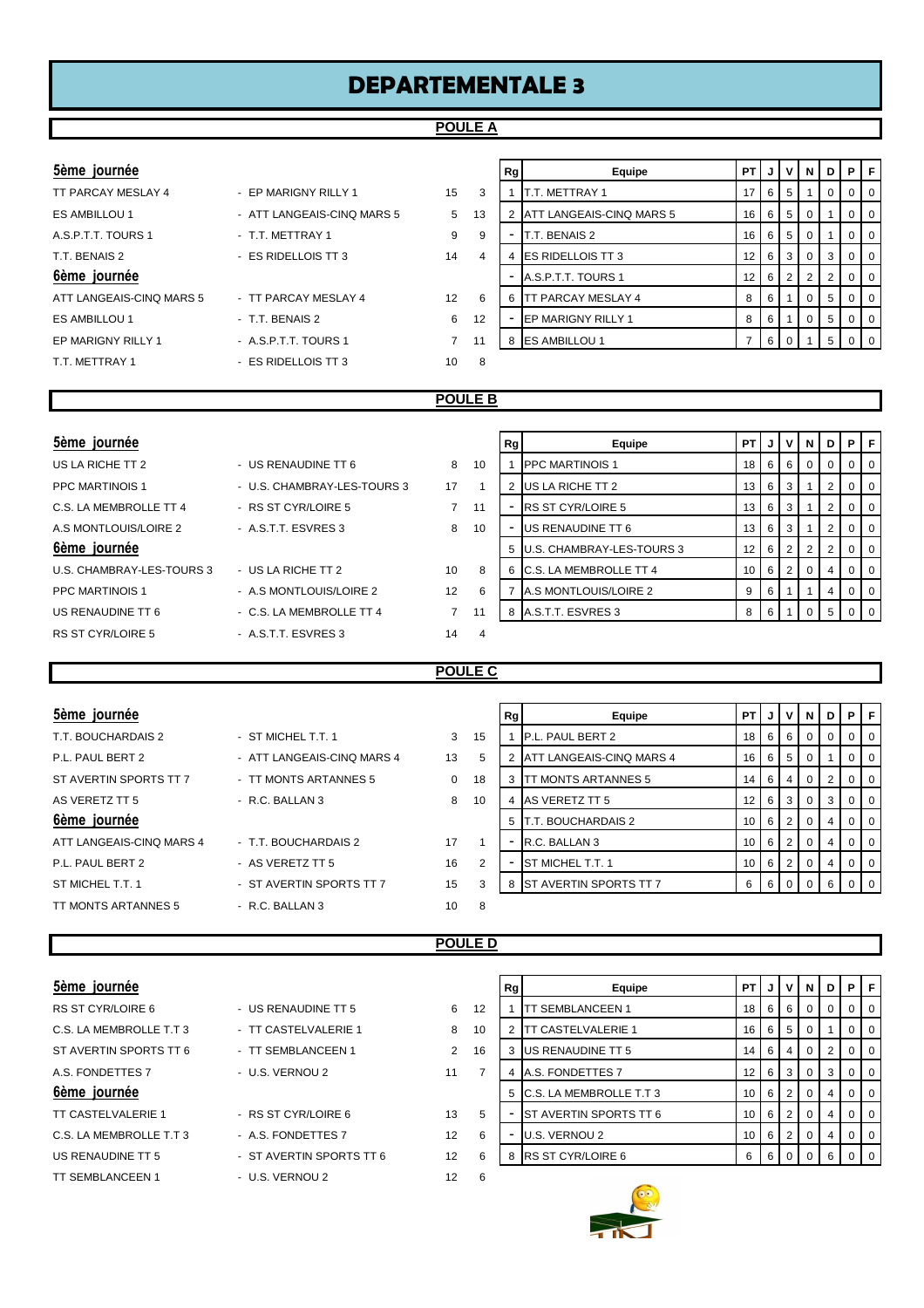| 5ème journée            |                       |                |                | Rg           | Equipe                      | <b>PT</b>      | J    | v            | $\mathsf{N}$   | D              | P           | F           |
|-------------------------|-----------------------|----------------|----------------|--------------|-----------------------------|----------------|------|--------------|----------------|----------------|-------------|-------------|
| <b>ES OESIENNE TT 4</b> | - Exempt              |                |                | $\mathbf{1}$ | <b>BEAUJARDIN BCT 3</b>     | 14             | 6    | 4            | $\mathbf 0$    | $\overline{2}$ | $\mathbf 0$ | $\mathbf 0$ |
| U.S. VERNOU 4           | - A.S. FONDETTES 8    | 11             | 7              |              | <b>ES OESIENNE TT 4</b>     | 14             | 5    | 4            | 1              | 0              | 0           | $\mathbf 0$ |
| TT ST GENOUPH 4         | - TT JOUE LES TOURS 9 | 9              | 9              |              | 3 ITT ST GENOUPH 4          | 13             | 5    | 3            | $\overline{2}$ | $\mathbf 0$    | 0           | $\mathbf 0$ |
| US RENAUDINE TT 4       | - BEAUJARDIN BCT 3    | 8              | 10             | 4            | <b>TT JOUE LES TOURS 9</b>  | 10             | 5    | 2            | 1              | $\overline{2}$ | 0           | $\mathbf 0$ |
| 6ème journée            |                       |                |                | 5            | US RENAUDINE TT 4           | 9              | 5    | 2            | 0              | 3              | 0           | $\mathbf 0$ |
| A.S. FONDETTES 8        | - ES OESIENNE TT 4    | 8              | 10             |              | 6 U.S. VERNOU 4             | $\overline{7}$ | 5    |              | 0              | 4              | $\mathbf 0$ | $\mathbf 0$ |
| U.S. VERNOU 4           | - US RENAUDINE TT 4   | 3              | 15             |              | 7 A.S. FONDETTES 8          | 5              | 5    | $\mathbf 0$  | $\mathbf 0$    | 5              | $\mathbf 0$ | $\mathbf 0$ |
| Exempt                  | - TT ST GENOUPH 4     |                |                |              |                             |                |      |              |                |                |             |             |
| TT JOUE LES TOURS 9     | - BEAUJARDIN BCT 3    | $\mathbf{1}$   | 17             |              |                             |                |      |              |                |                |             |             |
|                         |                       |                |                |              |                             |                |      |              |                |                |             |             |
|                         |                       |                | <b>POULE F</b> |              |                             |                |      |              |                |                |             |             |
|                         |                       |                |                |              |                             |                |      |              |                |                |             |             |
| 5ème journée            |                       |                |                | Rg           | Equipe                      | <b>PT</b>      | J    | $\mathsf{v}$ | N              | D              | P.          | F.          |
| C.E.S. TOURS 2          | - TTC du LOCHOIS 2    | $\overline{7}$ | 11             |              | 1 4S TOURS T.T. 15          | 18             | 6    | 6            | 0              | 0              | 0           | 0           |
| 4S TOURS T.T. 15        | - U.S. GENILLE TT 2   | 11             | 7              |              | 2 TTC du LOCHOIS 2          | 16             | 6    | 5            | $\mathbf 0$    | $\mathbf{1}$   | $\mathbf 0$ | $\mathbf 0$ |
| A.P. ST SENOCH 1        | - TT MONTS ARTANNES 4 | 10             | 8              | 3            | C.E.S. TOURS 2              | 15             | 6    | 4            | 1              | $\mathbf 1$    | 0           | $\mathbf 0$ |
| A.C. AMBOISE 2          | - A.S.T.T. ESVRES 4   | 14             | 4              |              | 4 A.P. ST SENOCH 1          | 13             | 6    | 3            | 1              | $\overline{2}$ | $\mathbf 0$ | $\mathbf 0$ |
| 6ème journée            |                       |                |                |              | 5 U.S. GENILLE TT 2         | 10             | 6    | 2            | 0              | 4              | 0           | $\mathbf 0$ |
| U.S. GENILLE TT 2       | $-C.E.S. TOURS2$      | $\mathbf{1}$   | 17             |              | <b>ITT MONTS ARTANNES 4</b> | 10             | 6    | 2            | 0              | $\overline{4}$ | 0           | $\mathbf 0$ |
| 4S TOURS T.T. 15        | - A.C. AMBOISE 2      | 11             | 7              |              | 7 A.C. AMBOISE 2            | 8              | 6    |              | 0              | 5              | 0           | $\mathbf 0$ |
| TTC du LOCHOIS 2        | - A.P. ST SENOCH 1    | 10             | 8              |              | 8 A.S.T.T. ESVRES 4         | 6              | 6    | 0            | $\mathbf 0$    | 6              | 0           | $\mathbf 0$ |
| TT MONTS ARTANNES 4     | - A.S.T.T. ESVRES 4   | 16             | $\overline{2}$ |              |                             |                |      |              |                |                |             |             |
|                         |                       |                |                |              |                             |                |      |              |                |                |             |             |
|                         |                       |                | <b>POULE G</b> |              |                             |                |      |              |                |                |             |             |
|                         |                       |                |                |              |                             |                |      |              |                |                |             |             |
| 5ème journée            |                       |                |                | Rg           | Equipe                      |                | PT J | V            |                | NDP            |             | F           |

## P.L. PAUL BERT 3 - TT PARCAY MESLAY 5 11 7 ES RIDELLOIS TT 2 - TT JOUE LES TOURS 8 4 14 AS VERETZ TT 4 - A.S.T.T. ESVRES 2 6 12 TT PARCAY MESLAY 5 - A.T.T. AZAY-SUR-CHER 2 4 14 P.L. PAUL BERT 3 - AS VERETZ TT 4 14 4 ASTT SORIGNY 1 - ES RIDELLOIS TT 2 6 12

| 5ème journée           |                          |                |    | Rg | Equipe                      | <b>PT</b>       | ل ا' | $\mathsf{v}$   | N I            |                | <b>DIPIF</b> |                   |
|------------------------|--------------------------|----------------|----|----|-----------------------------|-----------------|------|----------------|----------------|----------------|--------------|-------------------|
| A.T.T. AZAY-SUR-CHER 2 | - ASTT SORIGNY 1         | 11             |    |    | <b>TT JOUE LES TOURS 8</b>  | 18              |      | 66             | $\mathbf{0}$   | $\overline{0}$ | 0 1 0        |                   |
| P.L. PAUL BERT 3       | - TT PARCAY MESLAY 5     | 11             |    | 2  | A.S.T.T. ESVRES 2           | 16              | 61   | 5              | 0              |                |              | $\cdot$ 0 $\cdot$ |
| ES RIDELLOIS TT 2      | - TT JOUE LES TOURS 8    | $\overline{4}$ | 14 |    | 3 <b>IES RIDELLOIS TT 2</b> | 12              | 6    | 2              |                | 2 <sup>1</sup> |              | $\overline{0}$    |
| AS VERETZ TT 4         | - A.S.T.T. ESVRES 2      | 6              | 12 |    | AS VERETZ TT 4              | 12 <sup>1</sup> | 6    | 3 <sup>1</sup> | $\overline{0}$ | 3              | 0 1 0        |                   |
| 6ème journée           |                          |                |    |    | 5 A.T.T. AZAY-SUR-CHER 2    | 11              | 6    | 2              |                | 3 I            | 0 1 0        |                   |
| TT PARCAY MESLAY 5     | - A.T.T. AZAY-SUR-CHER 2 | $\overline{4}$ | 14 |    | P.L. PAUL BERT 3            | 11              | 6    | 2              |                | 3 I            |              |                   |
| P.L. PAUL BERT 3       | - AS VERETZ TT 4         | 14             | 4  |    | <b>ASTT SORIGNY 1</b>       | 10              | 6    | 2              | $\mathbf{0}$   | 4              |              | 10                |
| <b>ASTT SORIGNY 1</b>  | - ES RIDELLOIS TT 2      | 6              | 12 |    | 8 ITT PARCAY MESLAY 5       | 6               |      | 60             | $\Omega$       | 6              |              |                   |
| TT JOUE LES TOURS 8    | - A.S.T.T. ESVRES 2      | 10             | 8  |    |                             |                 |      |                |                |                |              |                   |

#### **POULE H**

| <b>SAILE INAILICE</b>        |                                |    |    | nyı | cquipe                            | <b>FII</b>      |     |       | <b>J V J N J</b> | <u>.</u> | <u>FIF</u> |                          |
|------------------------------|--------------------------------|----|----|-----|-----------------------------------|-----------------|-----|-------|------------------|----------|------------|--------------------------|
| T.T. BOUCHARDAIS 3           | - T.T. BENAIS 3                | 3  | 15 |     | LARCAY T.T. 1                     | 18              | 61  | - 6 I |                  |          |            | ΙO                       |
| LARCAY T.T. 1                | - ES LA VILLE AUX DAMES TT 5   | 14 | 4  |     | <b>ES LA VILLE AUX DAMES TT 5</b> | 14              | 6   | 4     |                  |          |            | ΙO                       |
| U.S. CHAMBRAY-LES-TOURS 4    | - TT MONTS ARTANNES 3          | 10 | 8  |     | A.T.T.ST ANTOINE DU ROCHER 1      | 14              | 6   | 4 I   |                  |          |            | ΙO                       |
| A.T.T.ST ANTOINE DU ROCHER 1 | - U.S. VERNOU 3                | 10 | 8  |     | U.S. VERNOU 3                     | 12 <sup>°</sup> |     | 6 3 1 | $\circ$          | 3        |            | ΙO                       |
| 6ème journée                 |                                |    |    |     | U.S. CHAMBRAY-LES-TOURS 4         | 12              | 61  | 3 I   |                  |          |            | ΙO                       |
| ES LA VILLE AUX DAMES TT 5   | - T.T. BOUCHARDAIS 3           | 16 | 2  | 6   | T.T. BENAIS 3                     | 10              | 6   |       |                  | 4        |            | $\overline{\phantom{a}}$ |
| LARCAY T.T. 1                | - A.T.T.ST ANTOINE DU ROCHER 1 | 16 | 2  |     | TT MONTS ARTANNES 3               | 10              | 6 I |       |                  |          |            | - 0                      |
| T.T. BENAIS 3                | - U.S. CHAMBRAY-LES-TOURS 4    | 15 | 3  | 8   | T.T. BOUCHARDAIS 3                | 6               | 6   |       |                  |          |            | $\overline{1}$ 0         |
| TT MONTS ARTANNES 3          | - U.S. VERNOU 3                | 8  | 10 |     |                                   |                 |     |       |                  |          |            |                          |
|                              |                                |    |    |     |                                   |                 |     |       |                  |          |            |                          |

| 5ème j <u>ournée</u>         |                                |    |    | Rg | Equipe                              | PT I            | J   | v               | N   | D  | P I            |                |
|------------------------------|--------------------------------|----|----|----|-------------------------------------|-----------------|-----|-----------------|-----|----|----------------|----------------|
| T.T. BOUCHARDAIS 3           | - T.T. BENAIS 3                | 3  | 15 |    | LARCAY T.T. 1                       | 18              |     | 66              | - 0 | -0 | $01$ 0         |                |
| LARCAY T.T. 1                | - ES LA VILLE AUX DAMES TT 5   | 14 | 4  |    | <b>ES LA VILLE AUX DAMES TT 5</b>   | 14              | 6   | 4               |     |    | $01$ 0         |                |
| U.S. CHAMBRAY-LES-TOURS 4    | - TT MONTS ARTANNES 3          | 10 | 8  |    | <b>A.T.T.ST ANTOINE DU ROCHER 1</b> | 14 <sup>1</sup> | 6 I | 4               |     |    | $01$ 0         |                |
| A.T.T.ST ANTOINE DU ROCHER 1 | - U.S. VERNOU 3                | 10 | 8  | 4  | U.S. VERNOU 3                       | 12              |     | 6 3             |     | 3  | $0$   0        |                |
| 6ème journée                 |                                |    |    |    | U.S. CHAMBRAY-LES-TOURS 4           | 12 <sub>1</sub> |     | 6 3             |     | 3  | $01$ 0         |                |
| ES LA VILLE AUX DAMES TT 5   | - T.T. BOUCHARDAIS 3           | 16 | 2  | 6  | <b>T.T. BENAIS 3</b>                | 10              | 6 I |                 |     |    |                | $\overline{0}$ |
| LARCAY T.T. 1                | - A.T.T.ST ANTOINE DU ROCHER 1 | 16 | -2 |    | <b>ITT MONTS ARTANNES 3</b>         | 10              |     | $6 \mid 2 \mid$ |     |    | 0 <sup>1</sup> |                |
| T.T. BENAIS 3                | - U.S. CHAMBRAY-LES-TOURS 4    | 15 | 3  | 8  | <b>IT.T. BOUCHARDAIS 3</b>          | 6               | 6 I |                 |     |    | $01$ 0         |                |
|                              |                                |    |    |    |                                     |                 |     |                 |     |    |                |                |

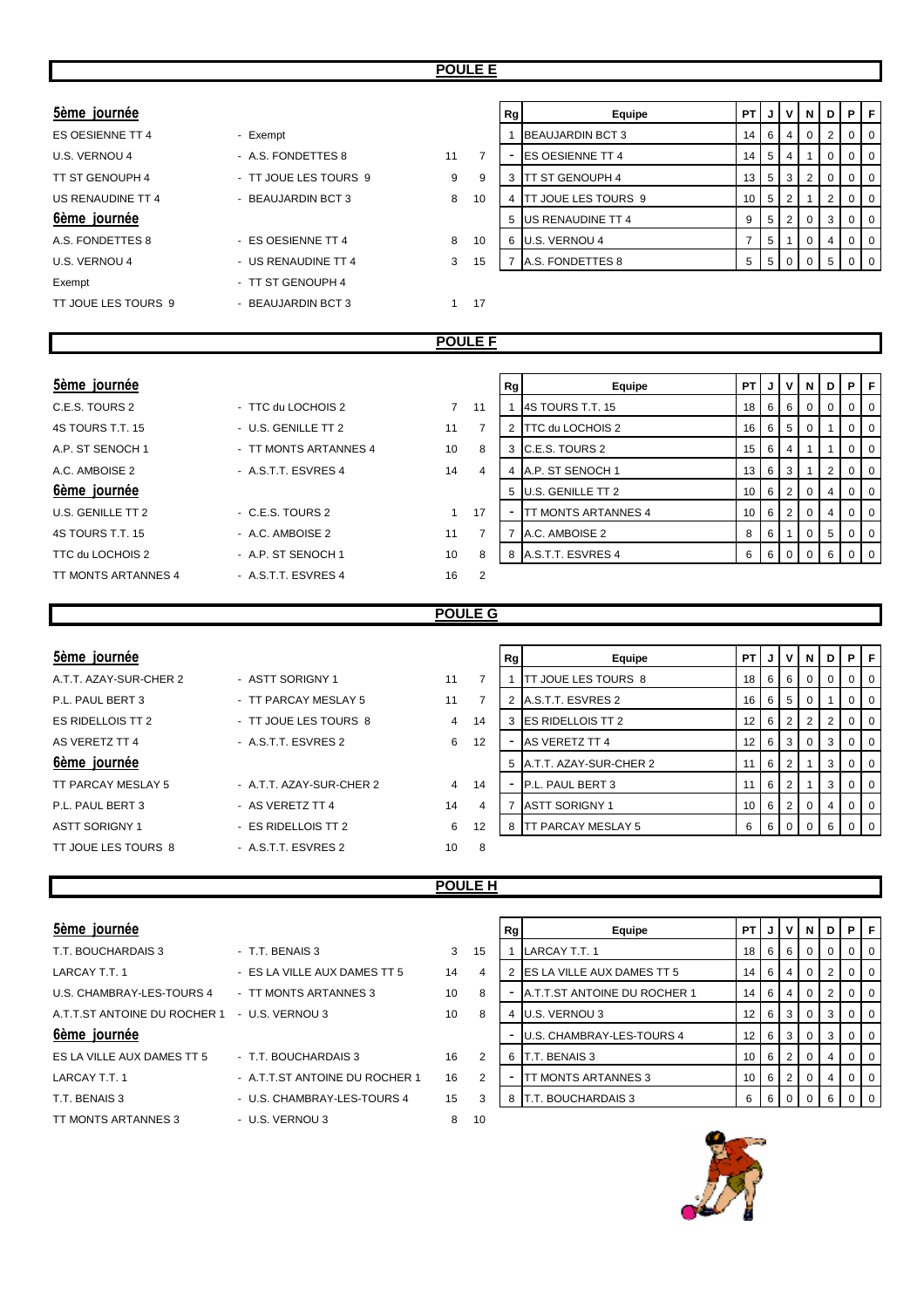#### **POULE A**

| 5ème journee |
|--------------|
|              |

| AS VERETZ TT 6              | - STE MAURE TT 3       | 4  | 6              |
|-----------------------------|------------------------|----|----------------|
| STE CATHERINE DE FIERBOIS 1 | - TT MONTS ARTANNES 6  |    | 9              |
| C.P. VEIGNE 3               | - TT JOUE LES TOURS 11 | 3  | $\overline{7}$ |
| A.P. ABILLY 3               | - P.L. PAUL BERT 4     | 8  | $\overline{2}$ |
| 6ème journée                |                        |    |                |
| TT MONTS ARTANNES 6         | - AS VERETZ TT 6       | 6  | 4              |
| STE CATHERINE DE FIERBOIS 1 | - A.P. ABILLY 3        | 8  | $\overline{2}$ |
| STE MAURE TT 3              | - C.P. VEIGNE 3        | 9  | 1              |
| TT JOUE LES TOURS 11        | - P.L. PAUL BERT 4     | 10 | F              |

| 5ème journée                |                        |   |   | Rg | Equipe                                 | PT I            |     | JIVI  | NI       | D | PIF      |                |
|-----------------------------|------------------------|---|---|----|----------------------------------------|-----------------|-----|-------|----------|---|----------|----------------|
| AS VERETZ TT 6              | - STE MAURE TT 3       | 4 | 6 |    | <b>ITT JOUE LES TOURS 11</b>           | 18 I            |     | 66    | - 0      | 0 | $01$ 0   |                |
| STE CATHERINE DE FIERBOIS 1 | - TT MONTS ARTANNES 6  |   | 9 |    | <b>ITT MONTS ARTANNES 6</b>            | 16 I            |     | 6 5 1 |          |   | $\Omega$ | $\overline{0}$ |
| C.P. VEIGNE 3               | - TT JOUE LES TOURS 11 | 3 |   | 3  | <b>STE MAURE TT 3</b>                  | 12              | 6 3 |       | 0        | 3 | $01$ 0   |                |
| A.P. ABILLY 3               | - P.L. PAUL BERT 4     | 8 | 2 |    | C.P. VEIGNE 3                          | 12 <sub>1</sub> | 613 |       |          |   | $\Omega$ | $\overline{0}$ |
| 6ème journée                |                        |   |   |    | A.P. ABILLY 3                          | 12 <sub>1</sub> | 6 3 |       | 0        | 3 | $\Omega$ | $\overline{0}$ |
| TT MONTS ARTANNES 6         | - AS VERETZ TT 6       | 6 | 4 | 6  | AS VERETZ TT 6                         | 10 I            |     | 6 2 1 | $\Omega$ | 4 | $\Omega$ | $\Omega$       |
| STE CATHERINE DE FIERBOIS 1 | $-$ A.P. ABILLY 3      | 8 | 2 |    | <b>ITT STE CATHERINE DE FIERBOIS 1</b> | 10 I            |     | 6   2 |          |   | $\Omega$ | $\overline{0}$ |
| STE MAURE TT 3              | - C.P. VEIGNE 3        | 9 |   | 8  | P.L. PAUL BERT 4                       |                 |     |       |          |   |          | $\sqrt{2}$     |
|                             |                        |   |   |    |                                        |                 |     |       |          |   |          |                |

#### **POULE B**

|                      |   |   |   | Equipe | PT                                                                                                                                                             |                |   |                   |                           | PIF             |  |
|----------------------|---|---|---|--------|----------------------------------------------------------------------------------------------------------------------------------------------------------------|----------------|---|-------------------|---------------------------|-----------------|--|
| - A.C. AMBOISE 6     | 4 | 6 |   |        | 15                                                                                                                                                             | 5 <sub>1</sub> |   |                   |                           | 0 <sub>10</sub> |  |
| - A.P. ST SENOCH 2   | 4 | 6 |   |        | 13                                                                                                                                                             | 5 <sub>5</sub> |   | 2                 |                           | 0 <sub>1</sub>  |  |
| - AS VERETZ TT 7     | 7 | 3 |   |        | 11                                                                                                                                                             | 6              | 2 |                   | 3                         | 0 <sub>1</sub>  |  |
| - Exempt             |   |   | 4 |        | 10                                                                                                                                                             | 5              | 2 |                   |                           | 0 <sub>1</sub>  |  |
|                      |   |   |   |        | 9                                                                                                                                                              | 5 <sub>5</sub> |   | 0                 | 3                         | 0 1 0           |  |
| - STE MAURE TT 4     | 5 | 5 | 6 |        | 8                                                                                                                                                              | 5              |   |                   |                           | 0 <sup>1</sup>  |  |
| $-$ A.P. ABILLY 2    | 3 |   |   |        | 6                                                                                                                                                              |                |   |                   |                           |                 |  |
| - A.S.P.T.T. TOURS 2 | 3 |   |   |        |                                                                                                                                                                |                |   |                   |                           |                 |  |
| - Exempt             |   |   |   |        |                                                                                                                                                                |                |   |                   |                           |                 |  |
|                      |   |   |   |        | Rg<br>A.S.P.T.T. TOURS 2<br>A.P. ST SENOCH 2<br>A.C. AMBOISE 6<br>AS VERETZ TT 7<br>5 A.P. ABILLY 2<br><b>IST AVERTIN SPORTS TT 8</b><br><b>STE MAURE TT 4</b> |                |   | IJ<br>$5^{\circ}$ | 51<br>3<br>2 <sup>1</sup> | VND             |  |

|   | Rg | Equipe                 | PT |   | v              | N | D        | Р        | F        |
|---|----|------------------------|----|---|----------------|---|----------|----------|----------|
| 6 |    | A.S.P.T.T. TOURS 2     | 15 | 5 | 5              | 0 | $\Omega$ | $\Omega$ | 0        |
| 6 | 2  | A.P. ST SENOCH 2       | 13 | 5 | 3              | 2 | $\Omega$ | $\Omega$ | 0        |
| 3 | 3  | A.C. AMBOISE 6         | 11 | 6 | 2              |   | 3        | $\Omega$ | 0        |
|   | 4  | AS VERETZ TT 7         | 10 | 5 | $\overline{2}$ |   | 2        | $\Omega$ | 0        |
|   | 5  | A.P. ABILLY 2          | 9  | 5 | 2              | O | 3        | $\Omega$ | 0        |
| 5 | 6  | ST AVERTIN SPORTS TT 8 | 8  | 5 |                |   | 3        | 0        | 0        |
| 7 |    | STE MAURE TT 4         | 6  | 5 | O              |   | 4        | O        | $\Omega$ |
|   |    |                        |    |   |                |   |          |          |          |

### **POULE C**

| 5ème journée                 |                                    |   |                | Rg | Equipe                              | PT I            | JI                 | v               | N. | D I            | PF             |  |
|------------------------------|------------------------------------|---|----------------|----|-------------------------------------|-----------------|--------------------|-----------------|----|----------------|----------------|--|
| US LA RICHE TT 3             | - A.T.T.ST ANTOINE DU ROCHER 3     | 9 |                |    | <b>US RENAUDINE TT 8</b>            | 14 <sub>1</sub> | 5 <sub>1</sub>     | 4               |    | $\overline{0}$ | $01$ 0         |  |
| U.S. VERNOU 5                | - TT CASTELVALERIE 2               | 6 | 4              | 2  | U.S. VERNOU 5                       |                 | $13 \mid 5 \mid 3$ |                 | 2  | 0 <sup>1</sup> | $0$   0        |  |
| Exempt                       | - ES OESIENNE TT 5                 |   |                | 3  | US LA RICHE TT 3                    | 12 I            |                    | 5 3             |    |                | 0 <sub>0</sub> |  |
| US RENAUDINE TT 8            | - TT SEMBLANCEEN 3                 | 8 | 2              | 4  | <b>ITT CASTELVALERIE 2</b>          | 9               | 6                  |                 |    | $\overline{4}$ | $01$ 0         |  |
| 6ème journée                 |                                    |   |                | ۰  | <b>TT SEMBLANCEEN 3</b>             | 9               |                    | $5 \mid 2 \mid$ | 0  | 3              | $0$   0        |  |
| TT CASTELVALERIE 2           | - US LA RICHE TT 3                 | 3 |                | 6  | <b>A.T.T.ST ANTOINE DU ROCHER 3</b> | 8               | 5                  |                 |    | 3 <sup>1</sup> | $0$   0        |  |
| U.S. VERNOU 5                | - US RENAUDINE TT 8                | 5 | 5              |    | <b>IES OESIENNE TT 5</b>            |                 | 5 <sub>1</sub>     |                 |    | 3              | $01$ 0         |  |
| A.T.T.ST ANTOINE DU ROCHER 3 | Exempt<br>$\overline{\phantom{0}}$ |   |                |    |                                     |                 |                    |                 |    |                |                |  |
| ES OESIENNE TT 5             | - TT SEMBLANCEEN 3                 | 3 | $\overline{7}$ |    |                                     |                 |                    |                 |    |                |                |  |
|                              |                                    |   |                |    |                                     |                 |                    |                 |    |                |                |  |

#### **POULE D**

| 5ème journée                                   |                           |                |                |
|------------------------------------------------|---------------------------|----------------|----------------|
| T.T. METTRAY 3                                 | - A.S MONTLOUIS/LOIRE 3   | 2              | 8              |
| STE CATHERINE DE FIERBOIS 2 - A.P. ST SENOCH 3 |                           | 9              | $\mathbf{1}$   |
| ES VILLE AUX DAMES TT 6                        | - TT JOUE LES TOURS 12    | 8              | $\overline{2}$ |
| A.C. AMBOISE 3                                 | - PPC MARTINOIS 2         | 7              | 3              |
| 6ème journée                                   |                           |                |                |
| A.P. ST SENOCH 3                               | - T.T. METTRAY 3          | 5              | 5              |
| STE CATHERINE DE FIERBOIS 2                    | - A.C. AMBOISE 3          | 6              | $\overline{4}$ |
| A.S MONTLOUIS/LOIRE 3                          | - ES VILLE AUX DAMES TT 6 | 4              | 6              |
| TT JOUE LES TOURS 12                           | - PPC MARTINOIS 2         | $\mathfrak{p}$ | 8              |
|                                                |                           |                |                |

| 5ème journée                                   |   |  |                            |                                   |                                                                                                                                           | v                               | N                                              | D                              | PIF    |         |
|------------------------------------------------|---|--|----------------------------|-----------------------------------|-------------------------------------------------------------------------------------------------------------------------------------------|---------------------------------|------------------------------------------------|--------------------------------|--------|---------|
| - A.S MONTLOUIS/LOIRE 3                        | 2 |  |                            |                                   |                                                                                                                                           |                                 | 0                                              |                                |        | $0$   0 |
| STE CATHERINE DE FIERBOIS 2 - A.P. ST SENOCH 3 | 9 |  | A.C. AMBOISE 3             |                                   |                                                                                                                                           |                                 | 0                                              |                                |        | $0$   0 |
| - TT JOUE LES TOURS 12                         | 8 |  |                            |                                   |                                                                                                                                           |                                 | 0                                              |                                |        | $01$ 0  |
| - PPC MARTINOIS 2                              |   |  |                            |                                   |                                                                                                                                           |                                 | $\overline{0}$                                 |                                | $01$ 0 |         |
|                                                |   |  |                            |                                   |                                                                                                                                           |                                 |                                                | 3                              |        | $0$   0 |
| - T.T. METTRAY 3                               | 5 |  | <b>PPC MARTINOIS 2</b>     |                                   |                                                                                                                                           |                                 | $\Omega$                                       |                                | $01$ 0 |         |
| - A.C. AMBOISE 3                               | 6 |  | A.P. ST SENOCH 3           |                                   |                                                                                                                                           |                                 |                                                | 4                              |        | $0$   0 |
| - ES VILLE AUX DAMES TT 6                      | 4 |  |                            | 6                                 |                                                                                                                                           |                                 |                                                | 6                              | $01$ 0 |         |
|                                                |   |  | 8<br>2<br>3<br>5<br>4<br>6 | Rg<br>5 IT.T. METTRAY 3<br>6<br>8 | Equipe<br>TT STE CATHERINE DE FIERBOIS 2<br><b>A.S MONTLOUIS/LOIRE 3</b><br><b>ES VILLE AUX DAMES TT 6</b><br><b>TT JOUE LES TOURS 12</b> | PTIJ<br>16 I<br>16 <sup>1</sup> | 65<br>$14 \ 6 \ 4$<br>$14 \ 6 \ 4$<br>6 I<br>6 | 65<br>$11$ 6 $2$<br>$10$ 6 $2$ |        |         |

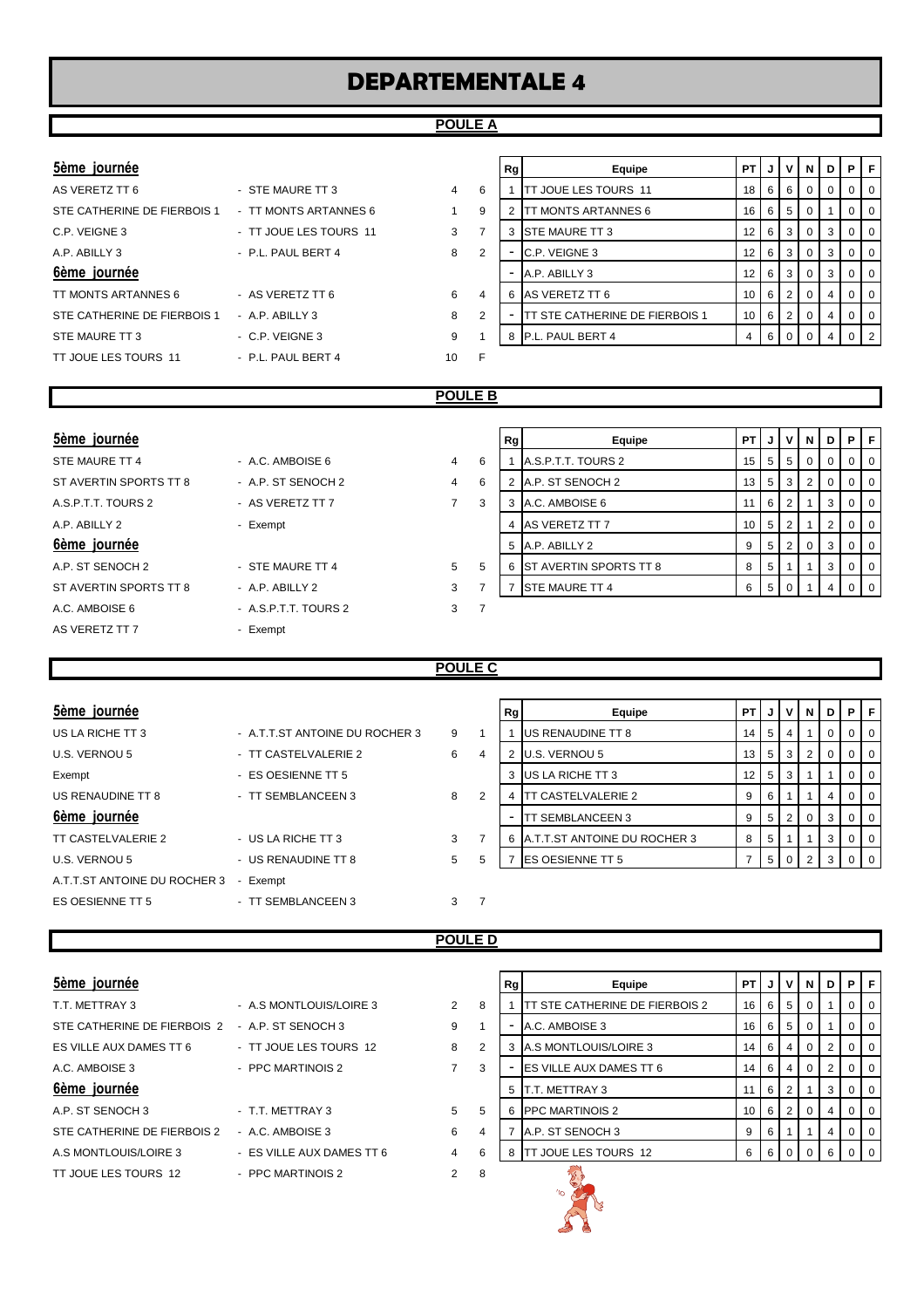| 5ème journée                 |                                |                |   | Rg | Equipe                       | PT              |                |                | JVND |    | PIF            |  |
|------------------------------|--------------------------------|----------------|---|----|------------------------------|-----------------|----------------|----------------|------|----|----------------|--|
| T.T. METTRAY 2               | - A.T.T.ST ANTOINE DU ROCHER 2 | 6              | 4 |    | <b>ITT SEMBLANCEEN 2</b>     | 18 <sup>1</sup> | 6              | 6              | - 0  |    | 0 <sub>1</sub> |  |
| A.S. LUYNES T.T 4            | - LANGEAIS-CINQ MARS 6         | 4              | 6 |    | LANGEAIS-CINQ MARS 6         | 12 <sup>2</sup> | 5 <sub>1</sub> | 3 I            |      |    | 0 <sub>1</sub> |  |
| A.S. FONDETTES 9             | - TT SEMBLANCEEN 2             | 2              | 8 |    | <b>IES OESIENNE TT 6</b>     | 12 <sup>2</sup> | 5              | 3              |      |    | 0 <sub>0</sub> |  |
| Exempt                       | - ES OESIENNE TT 6             |                |   |    | T.T. METTRAY 2               | 9               | 5              | 2 <sup>1</sup> |      |    | 0 <sub>1</sub> |  |
| 6ème journée                 |                                |                |   | 5  | A.S. LUYNES T.T 4            | 8               | 5              |                |      | 3  | 0 <sub>1</sub> |  |
| LANGEAIS-CINQ MARS 6         | - T.T. METTRAY 2               | $\overline{7}$ | 3 |    | A.T.T.ST ANTOINE DU ROCHER 2 | 8               | 5              |                |      |    | 0 <sub>1</sub> |  |
| A.S. LUYNES T.T 4            | - Exempt                       |                |   |    | A.S. FONDETTES 9             | 5               | 5              | $\Omega$       |      | .5 | 0 I O          |  |
| A.T.T.ST ANTOINE DU ROCHER 2 | - A.S. FONDETTES 9             |                | 3 |    |                              |                 |                |                |      |    |                |  |
| TT SEMBLANCEEN 2             | - ES OESIENNE TT 6             | 6              | 4 |    |                              |                 |                |                |      |    |                |  |
|                              |                                |                |   |    |                              |                 |                |                |      |    |                |  |

|   | Rg | Equipe                       | PT | J | v | N        | D | P | F |
|---|----|------------------------------|----|---|---|----------|---|---|---|
| 4 |    | <b>TT SEMBLANCEEN 2</b>      | 18 | 6 | 6 | 0        | 0 | O | 0 |
| 6 | 2  | LANGEAIS-CINQ MARS 6         | 12 | 5 | 3 |          |   | O | 0 |
| R |    | <b>ES OESIENNE TT 6</b>      | 12 | 5 | 3 |          |   | Ω | 0 |
|   | 4  | T.T. METTRAY 2               | 9  | 5 | 2 | $\Omega$ | 3 | ი | 0 |
|   | 5  | A.S. LUYNES T.T 4            | 8  | 5 | 4 |          | 3 | Ω | 0 |
| 3 |    | A.T.T.ST ANTOINE DU ROCHER 2 | 8  | 5 |   |          | 3 | O | 0 |
|   |    | A.S. FONDETTES 9             | 5  | 5 | n |          | 5 |   | U |
| 3 |    |                              |    |   |   |          |   |   |   |

#### **POULE F**

# $5$ ème journée

| Exempt                   | - ST MICHEL T.T. 2         |   |   |
|--------------------------|----------------------------|---|---|
| <b>BEAUJARDIN BCT 4</b>  | - ES RIDELLOIS TT 4        | 8 | 2 |
| ST AVERTIN SPORTS TT 9   | - T.T. BOUCHARDAIS 4       | 6 | 4 |
| U.S.E. AVOINE-BEAUMONT 2 | - A.S. LUYNES T.T.5        | 5 | 5 |
| 6ème journée             |                            |   |   |
| <b>ES RIDELLOIS TT 4</b> | - Exempt                   |   |   |
| <b>BEAUJARDIN BCT 4</b>  | - U.S.E. AVOINE-BEAUMONT 2 | 3 | 7 |
| ST MICHEL T.T. 2         | - ST AVERTIN SPORTS TT 9   | 4 | 6 |
| T.T. BOUCHARDAIS 4       | - A.S. LUYNES T.T.5        | 5 | 5 |
|                          |                            |   |   |

| 5ème journée             |                                       |   | Rg       | Equipe | PT I                           | . J I | ·∨ I | N  | D I            | PF       |           |  |
|--------------------------|---------------------------------------|---|----------|--------|--------------------------------|-------|------|----|----------------|----------|-----------|--|
| Exempt                   | - ST MICHEL T.T. 2                    |   |          |        | <b>BEAUJARDIN BCT 4</b>        | 14 I  | 6    |    | 0              |          | $0$   $0$ |  |
| <b>BEAUJARDIN BCT 4</b>  | - ES RIDELLOIS TT 4                   | 8 | 2        |        | A.S. LUYNES T.T 5              | 13 I  | 5    | -3 | 2              |          | $0$   $0$ |  |
| ST AVERTIN SPORTS TT 9   | - T.T. BOUCHARDAIS 4                  | 6 | 4        |        | 3 U.S.E. AVOINE-BEAUMONT 2     |       | 5    | -3 |                | $\Omega$ | $0$   1   |  |
| U.S.E. AVOINE-BEAUMONT 2 | - A.S. LUYNES T.T 5                   | 5 | 5        | 4      | <b>ES RIDELLOIS TT 4</b>       | 9     | 5    | 2  | $\Omega$       | 3        | $0$   $0$ |  |
| 6ème journée             |                                       |   |          |        | <b>IST AVERTIN SPORTS TT 9</b> | 9     | 5    | 2  | $\overline{0}$ | 3        | $0$   $0$ |  |
| ES RIDELLOIS TT 4        | - Exempt                              |   |          | 6      | <b>T.T. BOUCHARDAIS 4</b>      | 8     | 5    |    |                | 3        | $0$   $0$ |  |
| <b>BEAUJARDIN BCT 4</b>  | - U.S.E. AVOINE-BEAUMONT 2            | 3 |          |        | <b>ST MICHEL T.T. 2</b>        | 6 I   | 5    |    |                |          |           |  |
| ST MICHEITT 2            | $\overline{a}$ ST AVERTIN SPORTS TT 9 | Δ | <b>6</b> |        |                                |       |      |    |                |          |           |  |

#### **POULE G**

|                      |                |    | Equipe                    |                                                                                      | J              |      |   |    | PIF            |  |
|----------------------|----------------|----|---------------------------|--------------------------------------------------------------------------------------|----------------|------|---|----|----------------|--|
| $-$ A.C. AMBOISE 5   | 3              |    |                           | 15                                                                                   | 6              | 4    |   |    | 0 <sup>1</sup> |  |
| - U.S. VERNOU 6      | $\overline{4}$ | 6  | <b>TT PARCAY MESLAY 6</b> | 10                                                                                   | -5             |      |   |    | 0 <sup>1</sup> |  |
| - RS ST CYR/LOIRE 7  |                |    |                           | 10                                                                                   | $\overline{4}$ | 3    |   |    | 0 <sub>0</sub> |  |
| - LARCAY T.T. 4      | $\mathbf{0}$   | 10 |                           | 10                                                                                   | . 5            |      |   |    | 0 <sup>1</sup> |  |
|                      |                |    | U.S. CHAMBRAY-LES-TOURS 5 | 10                                                                                   | $\overline{4}$ | 3    | 0 |    | 0 <sup>1</sup> |  |
| - TT PARCAY MESLAY 6 | 5 <sup>5</sup> | 5  |                           | 8                                                                                    | -5             |      |   | 3  | 0 <sup>1</sup> |  |
| - US RENAUDINE TT 7  | 9              |    | US RENAUDINE TT 7         | 5                                                                                    |                |      |   |    |                |  |
| - Exempt             |                |    |                           |                                                                                      |                |      |   |    |                |  |
| - LARCAY T.T. 4      | 5              | 5  |                           |                                                                                      |                |      |   |    |                |  |
|                      |                |    |                           | Rg<br>U.S. VERNOU 6<br>A.C. AMBOISE 5<br><b>RS ST CYR/LOIRE 7</b><br>6 LARCAY T.T. 4 |                | PT I |   | v. | N   D          |  |

#### **POULE H**

| 5ème journée           |                          |    |          |
|------------------------|--------------------------|----|----------|
| US LA RICHE TT 4       | - A.C. AMBOISE 4         | 2  | 8        |
| LARCAY T.T. 2          | - TT MONTS ARTANNES 7    | 10 | $\Omega$ |
| TT PARCAY MESLAY 7     | - TT JOUE LES TOURS 10   | 9  | 1        |
| A.T.T. AZAY-SUR-CHER 4 | - TT CORMERY-TRUYES 3    | 4  | 6        |
| 6ème journée           |                          |    |          |
| TT MONTS ARTANNES 7    | - US LA RICHE TT 4       | 4  | 6        |
| LARCAY T.T. 2          | - A.T.T. AZAY-SUR-CHER 4 | 9  | 1        |
| A.C. AMBOISE 4         | - TT PARCAY MESLAY 7     | 1  | 9        |
| TT JOUE LES TOURS 10   | - TT CORMERY-TRUYES 3    | 2  | 8        |
|                        |                          |    |          |

| - A C. AMBOISE 4        |
|-------------------------|
| - TT MONTS ARTANNES 7   |
| - TT JOUF LES TOURS 10  |
| - TT CORMERY-TRUYES 3   |
|                         |
| - US LA RICHE TT 4      |
| - A T T AZAY-SUR-CHER 4 |
| - TT PARCAY MESLAY 7    |
| TT CORMERY-TRUYES 3     |

| 5ème journée           |                          |                |          | Rg | Equipe                        | <b>PT J J V I N</b> |          |                       |                | D              | PIF    |         |
|------------------------|--------------------------|----------------|----------|----|-------------------------------|---------------------|----------|-----------------------|----------------|----------------|--------|---------|
| US LA RICHE TT 4       | - A.C. AMBOISE 4         | $\overline{2}$ | 8        |    | LARCAY T.T. 2                 |                     |          | 18 6 6                | $\overline{0}$ | 0              |        | $01$ 0  |
| LARCAY T.T. 2          | - TT MONTS ARTANNES 7    | 10             | $\Omega$ |    | TT CORMERY-TRUYES 3           |                     |          | $16$ 6 5              |                |                |        | 0 0     |
| TT PARCAY MESLAY 7     | - TT JOUE LES TOURS 10   | 9              |          |    | <b>A.T.T. AZAY-SUR-CHER 4</b> |                     | $14$   6 | 4                     | $\overline{0}$ | 2              |        | $0$   0 |
| A.T.T. AZAY-SUR-CHER 4 | - TT CORMERY-TRUYES 3    | 4              | 6        |    | <b>TT PARCAY MESLAY 7</b>     | 12 I                |          | 6 3 1                 | $\overline{0}$ | 3              |        | $0$   0 |
| 6ème journée           |                          |                |          |    | US LA RICHE TT 4              |                     |          | $10$ 6 $2$            | - 0            | 4              |        | $01$ 0  |
| TT MONTS ARTANNES 7    | - US LA RICHE TT 4       | $\overline{4}$ | 6        |    | A.C. AMBOISE 4                |                     |          | $10$ 6 $\overline{2}$ | $\overline{0}$ | $\overline{4}$ |        | $01$ 0  |
| LARCAY T.T. 2          | - A.T.T. AZAY-SUR-CHER 4 | 9              |          |    | <b>TT JOUE LES TOURS 10</b>   | 8                   | 6 1      |                       | $\Omega$       | 5              | $01$ 0 |         |
| A.C. AMBOISE 4         | - TT PARCAY MESLAY 7     |                | 9        | 8  | <b>TT MONTS ARTANNES 7</b>    |                     | 6        |                       |                |                |        |         |
|                        |                          |                |          |    |                               |                     |          |                       |                |                |        |         |

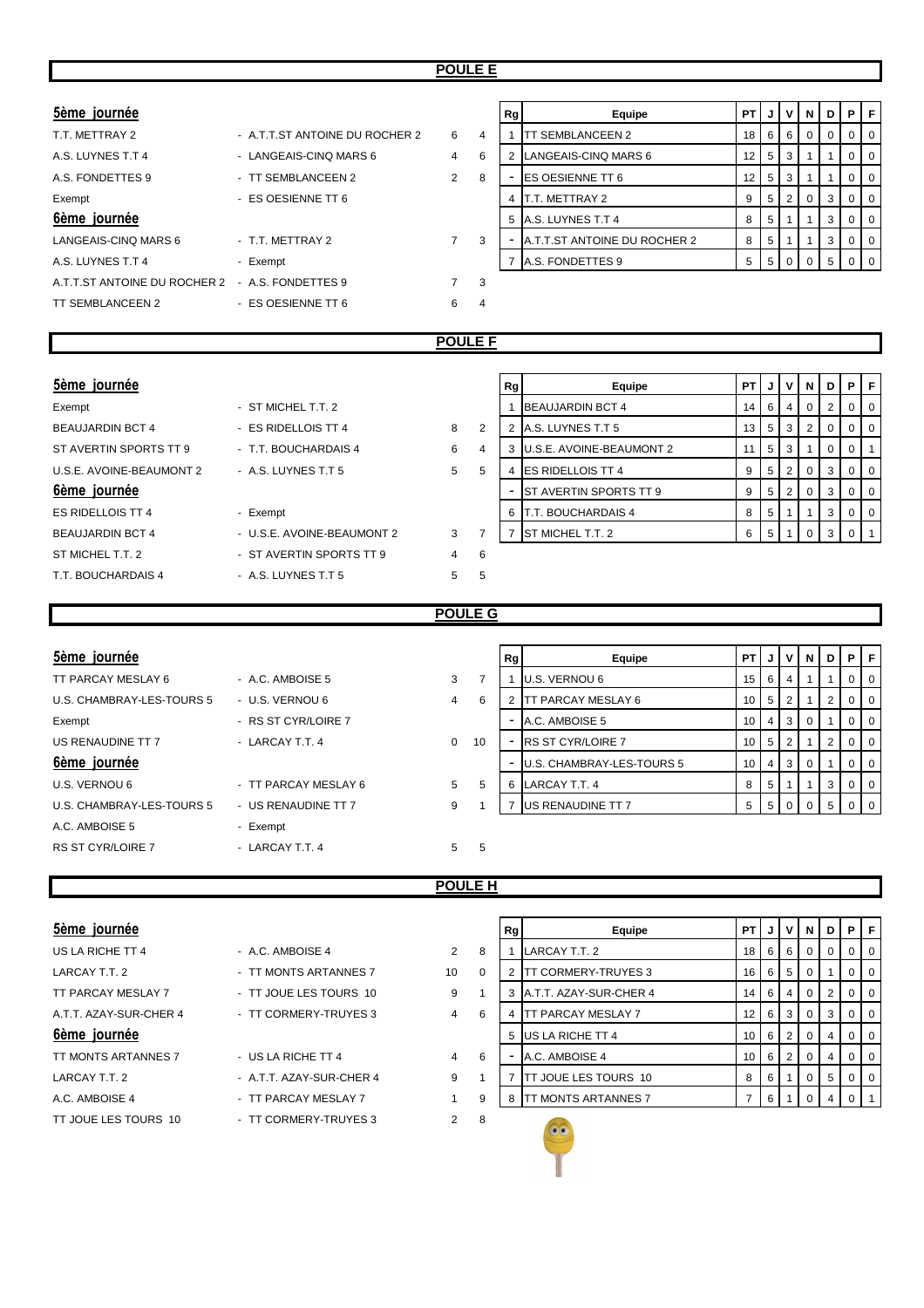| 5ème journée           |                          |                |             | Rg | Equipe                   | <b>PT</b> | JI  |                   | VINI           | D              | P.       | -F             |
|------------------------|--------------------------|----------------|-------------|----|--------------------------|-----------|-----|-------------------|----------------|----------------|----------|----------------|
| T.T BOUCHARDAIS 5      | - ASTT SORIGNY 2         | 10             | $\mathbf 0$ |    | <b>TT CHINONAIS 5</b>    | 18        | 6 I |                   | 60             |                |          | 0              |
| <b>TT CHINONAIS 5</b>  | $-C.E.S. TOURS3$         | 9              |             |    | LARCAY T.T. 3            | 16        |     | 6 5               | 0              |                | 0        | $\overline{0}$ |
| 4S TOURS T.T. 16       | - STE MAURE TT 5         |                | 3           |    | <b>T.T BOUCHARDAIS 5</b> | 14        |     | $6 \mid 4 \mid 0$ |                | $\overline{2}$ | 0        | 0              |
| A.T.T. AZAY-SUR-CHER 3 | - LARCAY T.T. 3          | $\overline{2}$ | 8           |    | 4S TOURS T.T. 16         | 13        | 6   | 4 <sup>1</sup>    | $\mathbf{0}$   |                | 0        |                |
| 6ème journée           |                          |                |             | 5  | A.T.T. AZAY-SUR-CHER 3   | 10        |     | 6 2               | $\overline{0}$ | 4              | $\Omega$ | $\overline{0}$ |
| C.E.S. TOURS 3         | - T.T BOUCHARDAIS 5      | 3              | 7           | 6  | <b>C.E.S. TOURS 3</b>    | 9         | 6   |                   |                | 4              |          | 0              |
| <b>TT CHINONAIS 5</b>  | - A.T.T. AZAY-SUR-CHER 3 | 10             | 0           |    | <b>STE MAURE TT 5</b>    | 9         | 6   |                   |                | 4              |          | 0              |
| <b>ASTT SORIGNY 2</b>  | - 4S TOURS T.T. 16       | $\overline{4}$ | 6           | 8  | <b>ASTT SORIGNY 2</b>    | 6         |     | 60                |                | $0$   6        | $\Omega$ | $\overline{0}$ |
| STE MAURE TT 5         | - LARCAY T.T. 3          | 3              |             |    |                          |           |     |                   |                |                |          |                |
|                        |                          |                |             |    |                          |           |     |                   |                |                |          |                |
|                        |                          |                |             |    |                          |           |     |                   |                |                |          |                |

AS SAVONNIERES 2 - Exempt

US LA RICHE TT 5 <sup>-</sup> T.T. BOUCHARDAIS 6 2 AS SAVONNIERES 2 - LANGEAIS-CINQ MARS 7 9 R.C. BALLAN 4 - ES OESIENNE TT 7 3 8 Exempt - PPC MARTINOIS 3 LANGEAIS-CINQ MARS 7 - US LA RICHE TT 5 5 5 T.T. BOUCHARDAIS 6 - R.C. BALLAN 4 2 8

ES OESIENNE TT 7 - PPC MARTINOIS 3 5 5 5

| 5ème journée         |                        |                |   | Rg | Equipe                    | PT.  |                |                | JIVINI         | D        | PIF            |                |
|----------------------|------------------------|----------------|---|----|---------------------------|------|----------------|----------------|----------------|----------|----------------|----------------|
| US LA RICHE TT 5     | - T.T. BOUCHARDAIS 6   | $\overline{2}$ | 8 |    | R.C. BALLAN 4             | 15   |                | 5 5 1          | -0             | $\Omega$ | $\Omega$       | <b>0</b>       |
| AS SAVONNIERES 2     | - LANGEAIS-CINQ MARS 7 | 9              |   |    | <b>IES OESIENNE TT 7</b>  | 13 I |                | 6 3            |                |          | $\overline{0}$ | $\overline{0}$ |
| R.C. BALLAN 4        | - ES OESIENNE TT 7     | 8              | ◠ |    | <b>T.T. BOUCHARDAIS 6</b> | 12   |                | 5 3            |                |          |                | $\Omega$       |
| Exempt               | - PPC MARTINOIS 3      |                |   |    | <b>PPC MARTINOIS 3</b>    | 10   | 5              |                | 3              |          | $\overline{0}$ | $\overline{0}$ |
| 6ème journée         |                        |                |   |    | 5 AS SAVONNIERES 2        |      | 5              |                |                |          |                | <b>0</b>       |
| LANGEAIS-CINQ MARS 7 | - US LA RICHE TT 5     | 5              | 5 |    | LANGEAIS-CINQ MARS 7      |      | 5 <sup>1</sup> | $\overline{0}$ | $\overline{2}$ | 3        | $\Omega$       | $\overline{0}$ |
| AS SAVONNIERES 2     | - Exempt               |                |   |    | US LA RICHE TT 5          |      | 5 <sup>1</sup> |                |                |          |                | $\overline{0}$ |
|                      |                        |                |   |    |                           |      |                |                |                |          |                |                |

# **DEPARTEMENTALE 1 FEMININE**

#### $3$ ème journée

Exempt - LANGEAIS-CINQ MARS 1 BEAUJARDIN BCT 1 - TT PARCAY MESLAY 2 7 3 3 TT PARCAY MESLAY 1 5 3 1 0 2 0 0

- TT PARCAY MESLAY 1 ES VILLE AUX DAMES TT 1 0 1
	-
	-

|    | Rg | Equipe                    | РT             |   |   | N |   | в |  |
|----|----|---------------------------|----------------|---|---|---|---|---|--|
| ١0 |    | <b>BEAUJARDIN BCT 1</b>   | 6              | 2 | ◠ |   |   |   |  |
|    |    | ES VILLE AUX DAMES TT 1   | 6              | 2 | ◠ |   |   |   |  |
| 3  | 3  | <b>TT PARCAY MESLAY 1</b> | 5              | 3 |   |   | っ |   |  |
|    |    | TT PARCAY MESLAY 2        | $\overline{2}$ | ◠ |   |   | ົ |   |  |
|    | 5  | LANGEAIS-CINQ MARS 1      |                |   |   |   |   |   |  |



## **POULE A**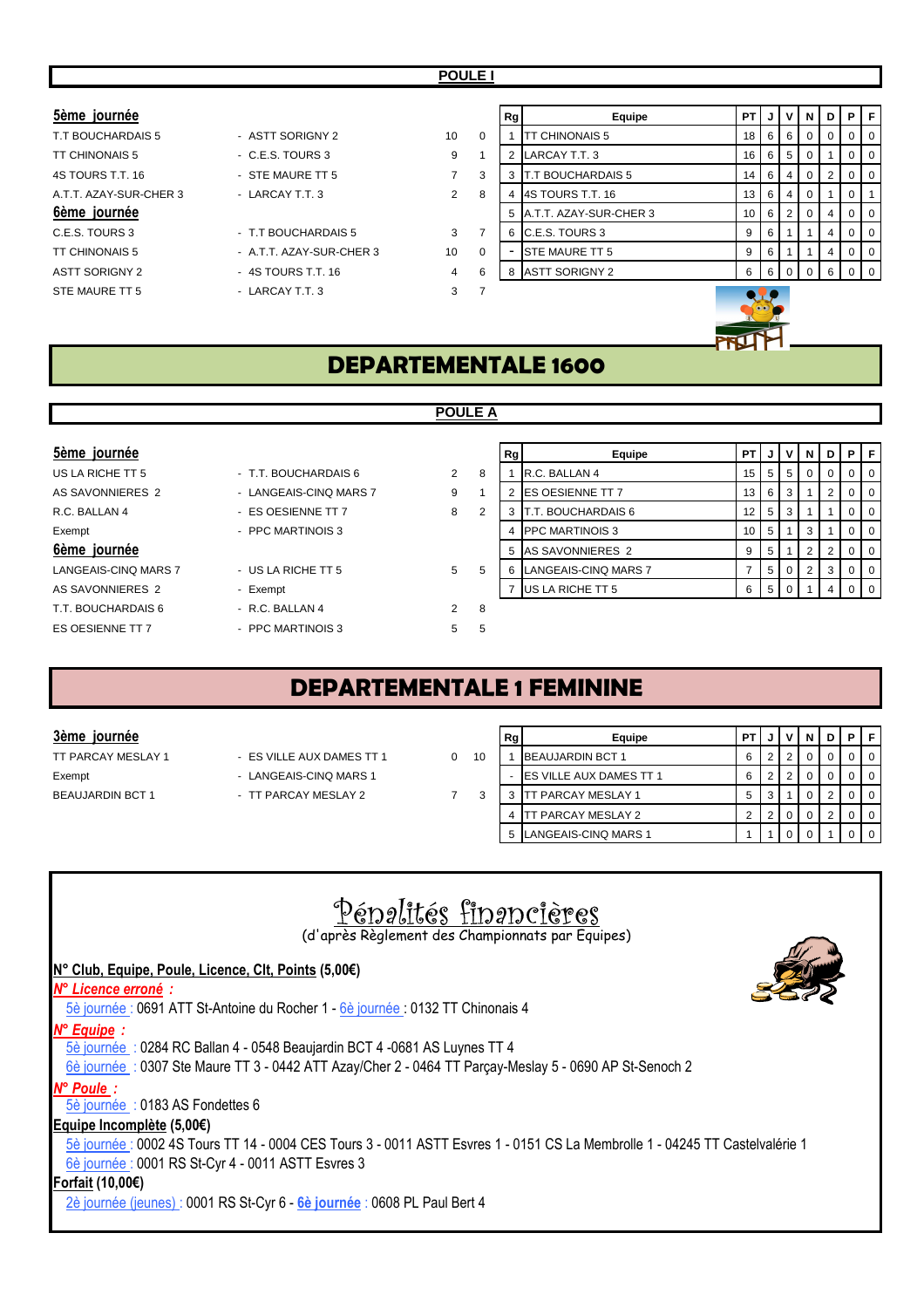# **DEPARTEMENTALE 1 VETERANS**

|                         |                                 | <b>Poule A</b> |                          |                              |      |                |                |             |                |                |                |
|-------------------------|---------------------------------|----------------|--------------------------|------------------------------|------|----------------|----------------|-------------|----------------|----------------|----------------|
| 2ème journée            |                                 |                | Rg                       | Equipe                       | PT I |                |                | N           | D              | P              | l F.           |
| <b>BEAUJARDIN BCT 1</b> | - RS ST CYR/LOIRE 1             | 15<br>15       |                          | <b>BEAUJARDIN BCT 1</b>      | 5    | $\overline{2}$ |                |             | $\overline{0}$ | 0              | $\overline{0}$ |
| EP MARIGNY RILLY 1      | - C.S. LA MEMBROLLE TT 2        | 13<br>17       |                          | <b>RS ST CYR/LOIRE 1</b>     | 5    | $\overline{2}$ |                |             | $\overline{0}$ | 0              | $\overline{0}$ |
| <b>TT SEMBLANCEEN 1</b> | - Exempt                        |                | 3                        | C.S. LA MEMBROLLE TT 2       | 4    | $\overline{2}$ |                | 0           |                | 0              | $\overline{0}$ |
|                         |                                 |                | 4                        | TT SEMBLANCEEN 1             | 1    |                | $\mathbf 0$    | 0           |                | 0              | $\overline{0}$ |
|                         |                                 |                | ۰                        | EP MARIGNY RILLY 1           | 4    |                | $\mathbf 0$    | $\mathbf 0$ |                | $\mathbf 0$    | I 0            |
|                         |                                 |                |                          |                              |      |                |                |             |                |                |                |
|                         |                                 | <b>Poule B</b> |                          |                              |      |                |                |             |                |                |                |
| 2ème journée            |                                 |                | Rg                       | Equipe                       | PT I |                | v              | N           | D              |                | PF             |
| ES OESIENNE TT 1        | - US RENAUDINE TT 1             | 20<br>10       |                          | <b>ES OESIENNE TT 1</b>      | 6    | $\overline{2}$ | $\overline{2}$ | 0           | 0              | $\mathbf 0$    | $\overline{0}$ |
| T.T. BOUCHARDAIS 1      | - C.S LA MEMBROLLE TT 1         | <b>NP</b>      | 2                        | US RENAUDINE TT 1            | 4    | $\overline{2}$ |                | 0           |                | 0              | $\overline{0}$ |
| C.P. VEIGNE 1           | - Exempt                        |                | 3                        | C.P. VEIGNE 1                | 1    |                | $\mathbf 0$    | $\Omega$    |                | $\mathbf 0$    | $\Omega$       |
|                         | MAYOU                           |                | $\overline{\phantom{a}}$ | <b>C.S LA MEMBROLLE TT 1</b> | 1    |                | $\mathbf 0$    | 0           |                | 0              | $\overline{0}$ |
|                         | $\sim$ $\sim$<br>0 <sup>o</sup> |                |                          | 5   T.T. BOUCHARDAIS 1       | 0    | $\overline{0}$ | $\overline{0}$ | $\mathbf 0$ | $\overline{0}$ | $\overline{0}$ | $\overline{0}$ |

# **CORPORATIF**

| 2ème journée          |                            |   |   | Rg | Equipe                   | <b>PT</b> | J | v | N |  |  | PIFI             |
|-----------------------|----------------------------|---|---|----|--------------------------|-----------|---|---|---|--|--|------------------|
| Exempt                | - AS BANQUE POPULAIRE VF 1 |   |   |    | <b>PRAXI1</b>            |           |   |   |   |  |  | $\overline{101}$ |
| A.S.C. B.N.P. TOURS 1 | - AS BANQUE POPULAIRE VF 2 | 5 | 5 |    | AS BANQUE POPULAIRE VF 1 |           |   |   |   |  |  | $\overline{101}$ |
| PRAXI1                | - Exempt                   |   |   |    | A.S.C. B.N.P. TOURS 1    |           |   |   |   |  |  | $\overline{101}$ |
|                       |                            |   |   |    | AS BANQUE POPULAIRE VF 2 |           |   |   |   |  |  | $\overline{0}$   |
|                       |                            |   |   |    |                          |           |   |   |   |  |  |                  |

| <b>DEPARTEMENTALE 2</b> |                      |           |    |                       |   |                |    |   |   |   |                  |
|-------------------------|----------------------|-----------|----|-----------------------|---|----------------|----|---|---|---|------------------|
| 2ème journée            |                      |           | Rg | Equipe                |   | PT J           | V  |   | D |   | PF               |
| <b>ICAR SYSTEMS 1</b>   | - KAMI 1             | <b>NP</b> |    | A.S.P.T.T. TOURS 1    | 6 | 2 <sub>1</sub> | -2 | 0 | 0 | 0 | $\overline{1}$ 0 |
| CAISSE EPARGNE LC 1     | - A.S.P.T.T. TOURS 1 | 4<br>6    |    | KAMI 1                | ు |                |    | 0 | 0 |   | $\overline{1}$ 0 |
| ASC CHEMINEAU 1         | - Exempt             |           |    | ASC CHEMINEAU 1       |   |                | 0  | 0 |   | O | $\overline{0}$   |
|                         |                      |           | -  | CAISSE EPARGNE LC 1   |   |                |    |   |   |   | $\overline{0}$   |
|                         |                      |           |    | <b>ICAR SYSTEMS 1</b> |   |                |    |   |   |   | $\overline{0}$   |

- 
- 
- 
- **NP**

**DEPARTEMENTALE 3**

**2ème journée Rg Equipe PT J V N D P F** AS CHU TOURS 1 - AS BANQUE POPULAIRE VF 3 NP 1 AS CHU TOURS 1 3 1 1 0 0 0 0 0 0 0 0 0 1 A.S.C. B.N.P. TOURS 2 - AS BANQUE POPULAIRE VF 4 6 4  $-$  A.S.C. B.N.P. TOURS 2 3 1 1 0 0 0 0 0 ASC CHEMINEAU 2 - Exempt - AS BANQUE POPULAIRE VF 3 3 1 1 0 0 0 0 4 AS BANQUE POPULAIRE VF 4 2 2 0 0 2 0 0 5 ASC CHEMINEAU 2 1 1 0 0

# **A VOS AGENDAS !!!**

## **2ème tour du Critérium Fédéral Départemental**

- $\Rightarrow$  Seniors : vendredi 15 décembre 2017
- $\Rightarrow$  Jeunes : samedi 16 décembre 2017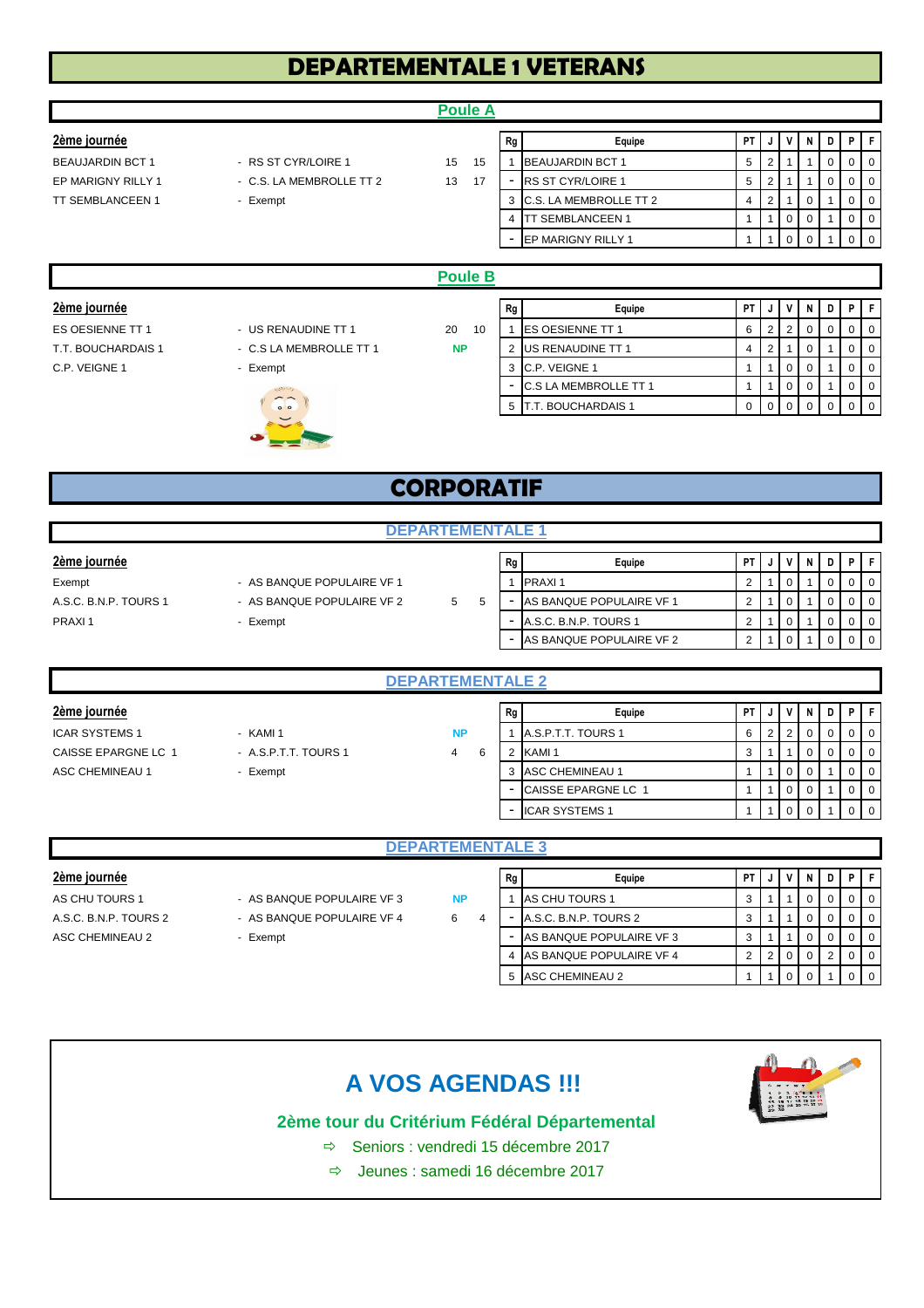# **EQUIPES JEUNES**

|                                                                                            |                                                  | <b>Poule A</b>                |                                                                                                                          |                                                                                               |                                                               |                                                                                      |                                                                              |                                                            |                                                                    |                                                                                                                                 |
|--------------------------------------------------------------------------------------------|--------------------------------------------------|-------------------------------|--------------------------------------------------------------------------------------------------------------------------|-----------------------------------------------------------------------------------------------|---------------------------------------------------------------|--------------------------------------------------------------------------------------|------------------------------------------------------------------------------|------------------------------------------------------------|--------------------------------------------------------------------|---------------------------------------------------------------------------------------------------------------------------------|
| 2ème journée<br>Entente OESIENNE-PAUL BERT 1 - U.S.E. AVOINE-BEAUMONT 1<br>4S TOURS T.T. 1 | - TT MONTS ARTANNES 1                            | 12<br>6<br>9<br>9             | Rg<br>4S TOURS T.T. 1<br>$\mathbf{1}$<br>3<br>4                                                                          | Equipe<br>TT MONTS ARTANNES 1<br>U.S.E. AVOINE-BEAUMONT 1<br>Entente OESIENNE-PAUL BERT 1     | PT<br>5<br>5<br>$\overline{4}$<br>2                           | J<br>$\overline{2}$<br>$\overline{2}$<br>$\overline{\mathbf{c}}$<br>$\overline{2}$   | v<br>1<br>$\mathbf{1}$<br>$\mathbf 0$                                        | N<br>$\mathbf 0$<br>$\mathbf 0$                            | D<br>$\Omega$<br>$\mathbf 0$<br>$\mathbf{1}$<br>$\overline{2}$     | P<br>ΙF<br>$\mathbf 0$<br>$\Omega$<br>0<br>$\overline{0}$<br>0<br>$\overline{0}$<br>0<br>$\overline{0}$                         |
|                                                                                            |                                                  | <b>Poule B</b>                |                                                                                                                          |                                                                                               |                                                               |                                                                                      |                                                                              |                                                            |                                                                    |                                                                                                                                 |
| 2ème journée<br>ST AVERTIN SPORTS TT 1<br>U.S. CHAMBRAY-LES-TOURS 1                        | - RS ST CYR/LOIRE 1<br>- A.S MONTLOUIS/LOIRE 1   | 2<br>16<br>$7^{\circ}$<br>11  | Rg<br>1<br>2 RS ST CYR/LOIRE 1<br>4                                                                                      | Equipe<br>A.S MONTLOUIS/LOIRE 1<br>U.S. CHAMBRAY-LES-TOURS 1<br><b>ST AVERTIN SPORTS TT 1</b> | PT<br>6<br>$\overline{4}$<br>$\overline{4}$<br>$\overline{2}$ | J<br>$\mathbf 2$<br>$\overline{2}$<br>$\overline{2}$<br>$\overline{2}$               | $\mathsf{v}$<br>$\overline{2}$<br>$\overline{1}$<br>$\mathbf{1}$<br>$\Omega$ | N<br>0<br>$\mathbf 0$<br>$\mathbf 0$<br>$\Omega$           | D<br>$\mathbf 0$<br>$\mathbf{1}$<br>1<br>2                         | P<br>ΙF<br>$\mathbf 0$<br>$\mathbf 0$<br>$\mathbf 0$<br>$\mathbf 0$<br>0<br>$\overline{0}$<br>0<br>$\overline{0}$               |
|                                                                                            |                                                  | <b>Poule C</b>                |                                                                                                                          |                                                                                               |                                                               |                                                                                      |                                                                              |                                                            |                                                                    |                                                                                                                                 |
| 2ème journée<br>TT BLERE V.C. 1<br>RS ST CYR/LOIRE 2                                       | - TT CHINONAIS 1<br>- PPC MARTINOIS 1            | 10<br>8<br>9<br>9             | Rg<br><b>TT CHINONAIS 1</b><br>1<br><b>PPC MARTINOIS 1</b><br>2<br><b>RS ST CYR/LOIRE 2</b><br>3<br>TT BLERE V.C. 1<br>4 | Equipe                                                                                        | PT<br>6<br>5<br>3<br>$\overline{2}$                           | J<br>$\overline{\mathbf{c}}$<br>$\overline{2}$<br>$\overline{c}$<br>$\overline{2}$   | $\mathsf{v}$<br>$\overline{2}$<br>$\mathbf{1}$<br>$\mathbf 0$<br>$\mathbf 0$ | Ν<br>0<br>1<br>1<br>$\Omega$                               | D<br>$\mathbf 0$<br>$\mathbf 0$<br>$\mathbf{1}$<br>$\overline{2}$  | l F<br>P<br>0<br>$\overline{0}$<br>$\mathbf 0$<br>$\overline{0}$<br>$\mathbf 0$<br>$\overline{0}$<br>$\mathbf 0$<br>$\mathbf 0$ |
|                                                                                            |                                                  | <b>Poule D</b>                |                                                                                                                          |                                                                                               |                                                               |                                                                                      |                                                                              |                                                            |                                                                    |                                                                                                                                 |
| 2ème journée<br>A.S. FONDETTES 1<br>4S TOURS T.T. 2                                        | - ES RIDELLOIS TT 1<br>- ES VILLE AUX DAMES TT 1 | 5<br>13<br>17<br>$\mathbf{1}$ | Rg<br>4S TOURS T.T. 2<br>$\mathbf{1}$<br>2 A.S. FONDETTES 1<br><b>ES RIDELLOIS TT 1</b>                                  | Equipe<br><b>ES VILLE AUX DAMES TT 1</b>                                                      | PT<br>6<br>$\overline{4}$<br>4<br>$\overline{2}$              | J<br>$\overline{2}$<br>$\overline{2}$<br>$\overline{c}$<br>$\overline{2}$            | V<br>$\overline{2}$<br>$\mathbf{1}$<br>$\mathbf{1}$<br>$\Omega$              | N<br>$\mathbf 0$<br>$\mathbf 0$<br>$\mathbf 0$<br>$\Omega$ | D<br>$\mathbf 0$<br>$\mathbf{1}$<br>$\mathbf{1}$<br>$\overline{2}$ | P<br>l F<br>0<br>$\overline{0}$<br>0<br>$\overline{0}$<br>0<br>$\overline{0}$<br>$\Omega$<br>$\Omega$                           |
|                                                                                            |                                                  | <b>Poule E</b>                |                                                                                                                          |                                                                                               |                                                               |                                                                                      |                                                                              |                                                            |                                                                    |                                                                                                                                 |
| 2ème journée<br>TT PARCAY MESLAY 1<br>A.C. AMBOISE 1                                       | - LARCAY T.T. 1<br>- A.S MONTLOUIS/LOIRE 2       | 16<br>2<br>9<br>9             | Rg<br>A.C. AMBOISE 1<br>$\mathbf{1}$<br>LARCAY T.T. 1<br>3<br><b>TT PARCAY MESLAY 1</b>                                  | Equipe<br>A.S MONTLOUIS/LOIRE 2                                                               | PT<br>5<br>5<br>$\overline{4}$<br>$\overline{2}$              | J<br>$\overline{c}$<br>$\overline{2}$<br>$\overline{2}$<br>$\overline{2}$            | V<br>$\mathbf{1}$<br>$\mathbf{1}$<br>$\mathbf{1}$<br>$\mathbf 0$             | N<br>1<br>1<br>$\mathbf 0$<br>$\pmb{0}$                    | D<br>$\pmb{0}$<br>$\mathbf 0$<br>$\mathbf{1}$<br>$\overline{2}$    | P<br>ΙF<br>$\overline{0}$<br>0<br>0<br>$\mathbf 0$<br>$\mathbf 0$<br>$\overline{0}$<br>$\mathbf 0$<br>0                         |
|                                                                                            |                                                  | <b>Poule F</b>                |                                                                                                                          |                                                                                               |                                                               |                                                                                      |                                                                              |                                                            |                                                                    |                                                                                                                                 |
| 2ème journée<br>A.T.T. AZAY-SUR-CHER 1<br>TT CORMERY-TRUYES 1                              | - 4S TOURS T.T. 3<br>- TT MONTS ARTANNES 2       | 15<br>3<br>9<br>9             | Rg<br>4S TOURS T.T. 3<br>1<br>2 TT MONTS ARTANNES 2<br><b>TT CORMERY-TRUYES 1</b><br>3<br>4                              | Equipe<br>A.T.T. AZAY-SUR-CHER 1                                                              | PT<br>6<br>5<br>3<br>$\overline{2}$                           | $\mathbf{J}$<br>$\overline{2}$<br>$\overline{2}$<br>$\overline{2}$<br>$\overline{2}$ | $\mathsf{v}$<br>$\overline{2}$<br>$\mathbf{1}$<br>$\mathbf 0$<br>$\mathbf 0$ | N<br>0<br>$\mathbf{1}$<br>$\mathbf{1}$<br>$\Omega$         | D<br>$\mathbf 0$<br>$\mathbf 0$<br>$\mathbf{1}$<br>$\overline{2}$  | $P$ $F$<br>0<br>$\overline{0}$<br>$\mathbf 0$<br>$\overline{0}$<br>0<br>$\overline{0}$<br>$\mathbf 0$<br>0                      |
|                                                                                            |                                                  | <b>Poule G</b>                |                                                                                                                          |                                                                                               |                                                               |                                                                                      |                                                                              |                                                            |                                                                    |                                                                                                                                 |
| 2ème journée<br>A.T.T. AZAY-SUR-CHER 2<br>RS ST CYR/LOIRE 3                                | - TT CHINONAIS 2<br>- US RENAUDINE TT 1          | 15<br>3<br>10<br>8            | Rg<br><b>TT CHINONAIS 2</b><br>1<br>2 US RENAUDINE TT 1<br><b>RS ST CYR/LOIRE 3</b><br>4                                 | Equipe<br>A.T.T. AZAY-SUR-CHER 2                                                              | PT<br>6<br>4<br>4<br>$\overline{2}$                           | J<br>$\overline{c}$<br>$\overline{c}$<br>$\overline{c}$<br>$\overline{2}$            | $\mathsf{v}$<br>$\overline{2}$<br>$\mathbf{1}$<br>1<br>$\mathbf 0$           | Ν<br>0<br>0<br>0<br>0                                      | D<br>$\mathbf 0$<br>$\mathbf{1}$<br>1<br>$\overline{2}$            | l F<br>P<br>0<br>$\overline{0}$<br>0<br>$\overline{0}$<br>0<br>$\overline{0}$<br>$0$ 0                                          |

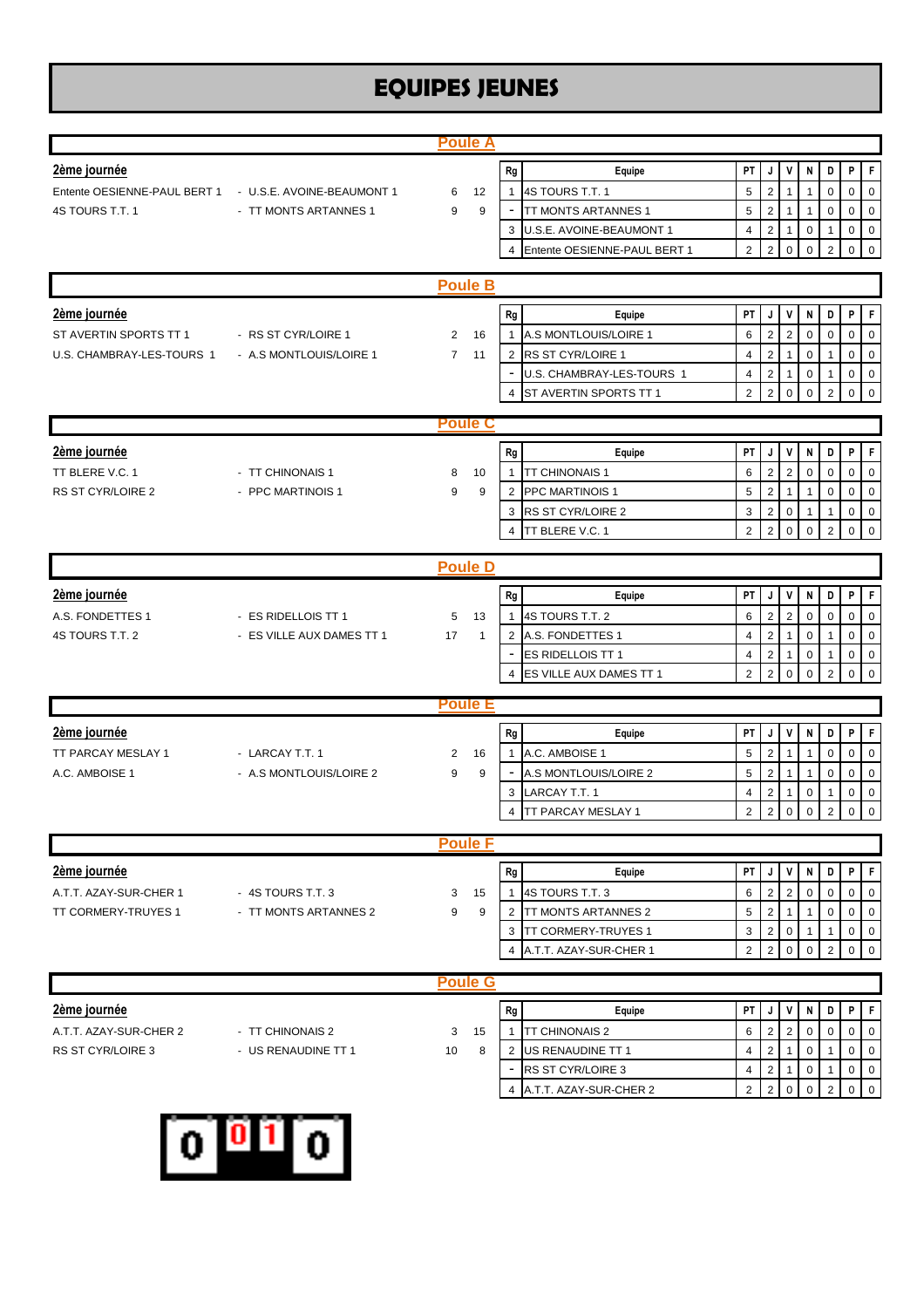|                                                 |                           | <b>Poule H</b>       |                         |                             |                |                |                |             |                |                               |
|-------------------------------------------------|---------------------------|----------------------|-------------------------|-----------------------------|----------------|----------------|----------------|-------------|----------------|-------------------------------|
| 2ème journée                                    |                           |                      | Rg                      | Equipe                      | PT             | J              | v              | N           | D              | P<br>-F                       |
| A.S. FONDETTES 2                                | - RS ST CYR/LOIRE 4       | 8<br>10              | $\mathbf{1}$            | <b>TT JOUE LES TOURS 1</b>  | 6              | $\overline{2}$ | $\overline{2}$ | $\mathbf 0$ | $\mathbf 0$    | $\mathbf 0$<br>$\overline{0}$ |
| TT CORMERY-TRUYES 2                             | - TT JOUE LES TOURS 1     | $\overline{2}$<br>16 | $\overline{2}$          | <b>RS ST CYR/LOIRE 4</b>    | $\overline{4}$ | $\overline{2}$ | $\overline{1}$ | $\mathbf 0$ |                | $\mathbf 0$<br>$\overline{0}$ |
|                                                 |                           |                      |                         | A.S. FONDETTES 2            | $\overline{4}$ | $\overline{2}$ | $\mathbf{1}$   | $\mathbf 0$ | 1              | $\mathbf 0$<br>$\mathbf 0$    |
|                                                 |                           |                      | $\overline{4}$          | <b>ITT CORMERY-TRUYES 2</b> | $\overline{2}$ | $\overline{2}$ | $\Omega$       | $\Omega$    | 2              | $\mathbf 0$<br>$\Omega$       |
|                                                 |                           |                      |                         |                             |                |                |                |             |                |                               |
|                                                 |                           | Poule I              |                         |                             |                |                |                |             |                |                               |
| <u>2ème journée</u>                             |                           |                      | ${\sf Rg}$              | Equipe                      | PT             | J              | v              | N           | D              | P<br>F                        |
| US LA RICHE TT 1                                | - LARCAY T.T. 2           | 11<br>$\overline{7}$ | $\mathbf{1}$            | TT SEMBLANCEEN 1            | 6              | $\overline{2}$ | $\overline{2}$ | $\mathbf 0$ | $\mathbf 0$    | $\mathbf 0$<br>$\mathbf 0$    |
| TT SEMBLANCEEN 1                                | - TT MONTS ARTANNES 3     | 12<br>6              | 2                       | <b>ITT MONTS ARTANNES 3</b> | $\overline{4}$ | $\overline{2}$ | $\mathbf{1}$   | $\mathbf 0$ | 1              | $\mathbf 0$<br>$\overline{0}$ |
|                                                 |                           |                      |                         | US LA RICHE TT 1            | $\overline{4}$ | $\overline{2}$ | $\mathbf{1}$   | $\mathbf 0$ | 1              | $\overline{0}$<br>$\mathbf 0$ |
|                                                 |                           |                      | $\overline{4}$          | LARCAY T.T. 2               | $\overline{2}$ | $\overline{2}$ | $\Omega$       | $\mathbf 0$ | $\overline{2}$ | $\mathbf{0}$<br>$\Omega$      |
|                                                 |                           | <b>Poule J</b>       |                         |                             |                |                |                |             |                |                               |
| 2ème journée                                    |                           |                      | Rg                      | Equipe                      | PT             | J              | V              | N           | D              | P<br>-F                       |
| ST AVERTIN SPORTS TT 2                          | - ES RIDELLOIS TT 2       | $\overline{7}$<br>11 | $\mathbf{1}$            | ST AVERTIN SPORTS TT 2      | 6              | $\overline{2}$ | $\overline{2}$ | $\mathbf 0$ | $\mathbf 0$    | $\mathbf 0$<br>$\overline{0}$ |
| CS LA MEMBROLLE TT 1                            | - LANGEAIS-CINQ MARS 1    | $\overline{4}$<br>14 |                         | 2 ES RIDELLOIS TT 2         | $\overline{4}$ | $\overline{2}$ | $\mathbf{1}$   | $\pmb{0}$   | 1              | $\mathbf 0$<br>$\overline{0}$ |
|                                                 |                           |                      |                         | LANGEAIS-CINQ MARS 1        | $\overline{4}$ | $\overline{2}$ | $\mathbf{1}$   | $\mathbf 0$ | 1              | $\mathbf 0$<br>$\overline{0}$ |
|                                                 |                           |                      | $\overline{\mathbf{4}}$ | CS LA MEMBROLLE TT 1        | 2              | $\overline{2}$ | $\Omega$       | $\Omega$    | $\overline{2}$ | $\Omega$<br>$\Omega$          |
|                                                 |                           |                      |                         |                             |                |                |                |             |                |                               |
|                                                 |                           | <b>Poule K</b>       |                         |                             |                |                |                |             |                |                               |
| 2ème journée                                    |                           |                      | Rg                      | Equipe                      | PT             | J              | v              | N           | D              | P<br>-F                       |
| AS SAVONNIERES 1                                | - 4S TOURS T.T. 4         |                      |                         |                             |                |                |                |             | 0              | $\mathbf 0$<br>$\overline{0}$ |
|                                                 |                           | $7 11$               | $\mathbf{1}$            | U.S. CHAMBRAY-LES-TOURS 2   | 6              | $\overline{2}$ | $\overline{2}$ | $\mathbf 0$ |                |                               |
| U.S. CHAMBRAY-LES-TOURS 2 - TT JOUE LES TOURS 2 |                           | 17<br>$\overline{1}$ |                         | 2 4S TOURS T.T. 4           | $\overline{4}$ | $\overline{2}$ | $\mathbf{1}$   | $\mathbf 0$ | $\mathbf{1}$   | $\mathbf 0$<br>$\overline{0}$ |
|                                                 |                           |                      |                         | AS SAVONNIERES 1            | $\overline{4}$ | $\overline{2}$ | $\mathbf{1}$   | $\mathbf 0$ | 1              | $\mathbf 0$<br>$\overline{0}$ |
|                                                 |                           |                      | $\overline{4}$          | <b>ITT JOUE LES TOURS 2</b> | 2              | $\overline{2}$ | $\mathbf 0$    | $\mathbf 0$ | $\overline{2}$ | $\overline{0}$<br>$\mathbf 0$ |
|                                                 |                           |                      |                         |                             |                |                |                |             |                |                               |
|                                                 |                           | <b>Poule L</b>       |                         |                             |                |                |                |             |                |                               |
| 2ème journée                                    |                           |                      | Rg                      | Equipe                      | PT             | J              | v              | N           | D              | P<br>F                        |
| A.S MONTLOUIS/LOIRE 3                           | - LARCAY T.T. 3           | 14                   | $\mathbf{1}$<br>4       | A.S MONTLOUIS/LOIRE 3       | 6              | $\overline{2}$ | $\overline{2}$ | $\mathbf 0$ | $\mathbf 0$    | $\Omega$<br>$\Omega$          |
| RS ST CYR/LOIRE 5                               | - ES VILLE AUX DAMES TT 2 | 12<br>6              |                         | 2 ES VILLE AUX DAMES TT 2   | $\overline{4}$ | $\overline{2}$ | $\mathbf{1}$   | $\mathbf 0$ | 1              | $\mathbf 0$<br>$\mathbf 0$    |
|                                                 |                           |                      | 4                       | <b>RS ST CYR/LOIRE 5</b>    | $\overline{4}$ | $\overline{2}$ | $\mathbf{1}$   | $\mathbf 0$ |                | $\mathbf 0$<br>$\mathbf 0$    |
|                                                 |                           |                      |                         | LARCAY T.T. 3               | $\overline{2}$ | $\overline{2}$ | $\mathbf 0$    | $\mathbf 0$ | $\overline{2}$ | $\overline{0}$<br>$\mathbf 0$ |
|                                                 |                           | <b>Poule M</b>       |                         |                             |                |                |                |             |                |                               |
| 2ème journée                                    |                           |                      | Rg                      | Equipe                      | PT             | J              | V              | N           | D              | F<br>P                        |
| AS SAVONNIERES 2                                | - RS ST CYR/LOIRE 6       | 18<br>F              | $\mathbf{1}$            | 4S TOURS T.T. 5             | 6              | $\overline{2}$ | 2              | $\mathbf 0$ | $\mathbf 0$    | $\Omega$<br>$\Omega$          |
| 4S TOURS T.T. 5                                 | - TT JOUE LES TOURS 3     | 12                   | 6<br>2                  | <b>TT JOUE LES TOURS 3</b>  | $\overline{4}$ | $\overline{2}$ | $\mathbf{1}$   | 0           | 1              | $\mathbf 0$<br>$\overline{0}$ |
|                                                 |                           |                      |                         | AS SAVONNIERES 2            | $\overline{4}$ | $\overline{2}$ | $\mathbf{1}$   | 0           | 1              | $\mathbf 0$<br>$\overline{0}$ |

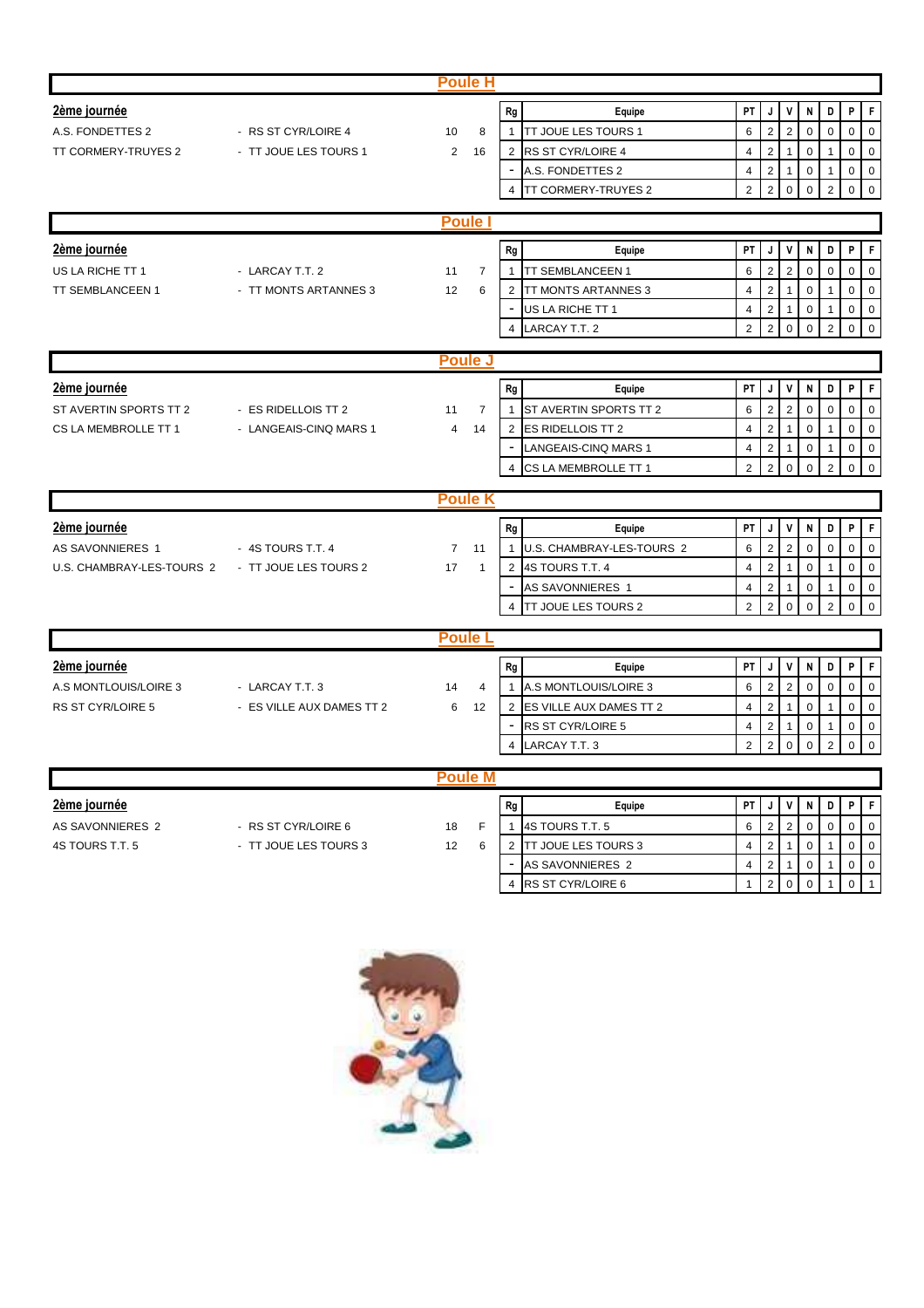# **RESULTATS OPEN -10 Du Samedi 11 Novembre 2017**



|                | $\mathbb{C}^*$<br>2008 Filles |                             |       |  |  |  |  |  |  |  |
|----------------|-------------------------------|-----------------------------|-------|--|--|--|--|--|--|--|
|                | <b>COUCHE Soline</b>          | 4S Tours TT                 | 5/507 |  |  |  |  |  |  |  |
| $\overline{2}$ | <b>NAUD Maelis</b>            | <b>PPC Martinois</b>        | 5/500 |  |  |  |  |  |  |  |
| 3              | <b>BATAILLEAU Eloa</b>        | TT Joué-lès-Tours           | 5/500 |  |  |  |  |  |  |  |
| 4              | PARAUT Agathe                 | <b>St-Avertin Sports TT</b> | 5/500 |  |  |  |  |  |  |  |
| 5              | <b>DAVID Chloe</b>            | US Chambray lès Tours       | 5/500 |  |  |  |  |  |  |  |

# **2009-2010 filles**

 $\mathbf{I}$ 

|   | <b>CLAVIER Violette</b> | <b>St-Avertin Sports</b> | 5/500 |
|---|-------------------------|--------------------------|-------|
| ⌒ | MENARD Chlea            | ATT Langeais Cinq Mars   | 5/500 |
|   | MAJERI Yasmine          | TT Joué-lès-Tours        | 5/500 |
|   | <b>BOCQUET Lou-anne</b> | T Joué-lès-Tours         | 5/500 |

|                | 2008 garcons              |                              |       |  |  |  |
|----------------|---------------------------|------------------------------|-------|--|--|--|
|                |                           |                              |       |  |  |  |
|                | <b>BOILEAU Arthur</b>     | 4S Tours TT                  | 5/561 |  |  |  |
| $\overline{2}$ | <b>DESLANDES Mathis</b>   | TT Joué-lès-Tours            | 5/500 |  |  |  |
| 3              | <b>UNGER Charlie</b>      | 4S Tours TT                  | 5/500 |  |  |  |
| 4              | <b>BEGAUD Lohan</b>       | US Chambray lès Tours        | 5/500 |  |  |  |
| 5              | <b>GUERINEAU Maxence</b>  | <b>ES Ridellois TT</b>       | 5/500 |  |  |  |
|                | <b>LAMY Thibault</b>      | US Chambray lès Tours        | 5/506 |  |  |  |
|                | <b>RAJOT Marcel</b>       | <b>4S Tours TT</b>           | 5/500 |  |  |  |
|                | <b>RETHORE Armand</b>     | <b>4S Tours TT</b>           | 5/500 |  |  |  |
| 9              | <b>LEDET Nathan</b>       | <b>ES Ridellois TT</b>       | 5/500 |  |  |  |
|                | <b>LANOIZELEE Gabriel</b> | <b>St-Avertin Sports</b>     | 5/500 |  |  |  |
| $\blacksquare$ | NAIMI Naël                | ES La Ville aux Dames        | 5/500 |  |  |  |
|                | <b>BOURGEAIS Noé</b>      | <b>USE Avoine-Beaumont</b>   | 5/500 |  |  |  |
| 13             | <b>HOARAU Mathieu</b>     | <b>St-Avertin Sports</b>     | 5/500 |  |  |  |
|                | <b>FRADET Louison</b>     | 4S Tours TT                  | 5/500 |  |  |  |
|                | <b>BURAT Nathan</b>       | AS Montlouis/Loire           | 5/500 |  |  |  |
| $\blacksquare$ | <b>SANTINI Romeo</b>      | 4S Tours TT                  | 5/500 |  |  |  |
| 17             | VAVASSEUR-BONNEAU Noah    | 4S Tours TT                  | 5/500 |  |  |  |
|                | <b>BAILLOT Jolan</b>      | AS Montlouis/Loire           | 5/500 |  |  |  |
| ٠              | <b>TOUATI Rayan</b>       | ES La Ville aux Dames        | 5/500 |  |  |  |
| $\blacksquare$ | <b>COUSIN Louis</b>       | <b>St-Avertin Sports</b>     | 5/500 |  |  |  |
| 21             | <b>NORMAND Jules</b>      | TT Joué-lès-Tours            | 5/500 |  |  |  |
|                | <b>DREUX Adrien</b>       | <b>ES La Ville aux Dames</b> | 5/500 |  |  |  |
| $\blacksquare$ | <b>BONNIN Timothe</b>     | <b>AC Amboise</b>            | 5/500 |  |  |  |
|                | <b>MANEUVRIER Paul</b>    | ES La Ville aux Dames        | 5/500 |  |  |  |
| 25             | <b>BAGUET Maxime</b>      | <b>ES Oésienne TT</b>        | 5/500 |  |  |  |
| 26             | <b>MARLIERE Lilian</b>    | <b>USE Avoine-Beaumont</b>   | 5/500 |  |  |  |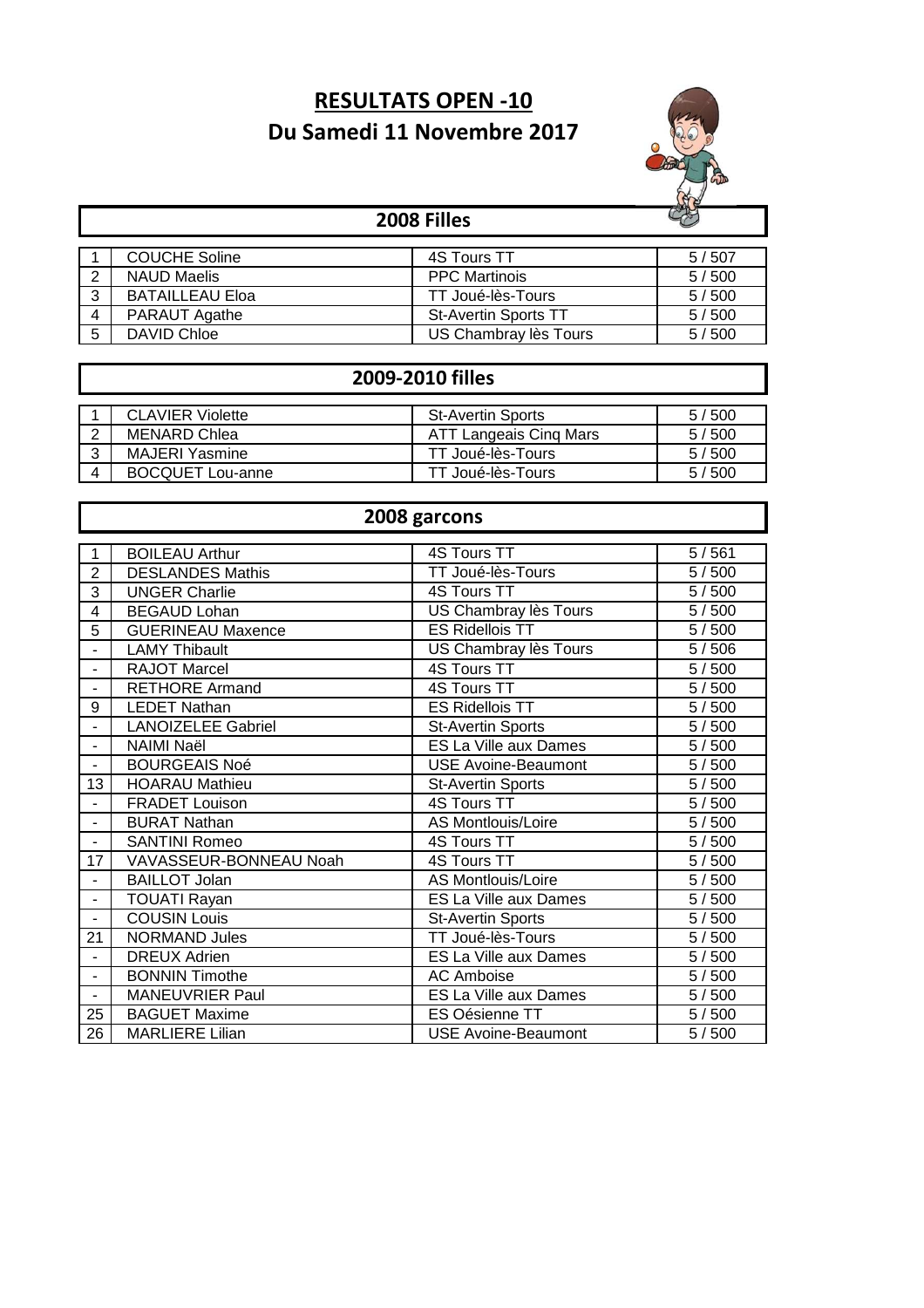|                | 2009 garçons                 |                            |       |  |  |  |
|----------------|------------------------------|----------------------------|-------|--|--|--|
|                |                              |                            |       |  |  |  |
|                | <b>PLOYET Gabriel</b>        | <b>St-Avertin Sports</b>   | 5/506 |  |  |  |
| 2              | <b>WALCH SOLIN Archibald</b> | 4S Tours TT                | 5/507 |  |  |  |
| 3              | <b>BOTTON Jonas</b>          | 4S Tours TT                | 5/500 |  |  |  |
| 4              | ROLLAND Ezra                 | 4S Tours TT                | 5/500 |  |  |  |
| 5              | <b>BAGUENIER Mael</b>        | <b>AS Fondettes</b>        | 5/500 |  |  |  |
|                | <b>LOMBARD Enzo</b>          | TT Joué-lès-Tours          | 5/500 |  |  |  |
| $\overline{7}$ | <b>CHAIGNEAU Romeo</b>       | 4S Tours TT                | 5/500 |  |  |  |
|                | <b>CHIGNAGUET Timeo</b>      | <b>USE Avoine-Beaumont</b> | 5/500 |  |  |  |
| 9              | <b>DELILLE Alexis</b>        | TT Joué-lès-Tours          | 5/500 |  |  |  |
|                | <b>KERRIEN Mathias</b>       | <b>St-Avertin Sports</b>   | 5/500 |  |  |  |
| 11             | <b>BRAMOULLE Edouard</b>     | 4S Tours TT                | 5/500 |  |  |  |
|                | SIFOUANE Soni                | AS Montlouis/Loire         | 5/500 |  |  |  |
| 13             | <b>LIGEARD Killian</b>       | ES La Ville aux Dames      | 5/500 |  |  |  |
|                | <b>SIMON Jules</b>           | RS St-Cyr/Loire            | 5/500 |  |  |  |
| 15             | <b>MARCHAND Mathys</b>       | <b>TTC du Lochois</b>      | 5/500 |  |  |  |
|                | <b>HUET Romain</b>           | <b>St-Avertin Sports</b>   | 5/500 |  |  |  |

# **2010 et + garçons**

| MOREL-GONZALES Titouan | 4S Tours TT              | 5/507   |
|------------------------|--------------------------|---------|
| <b>RANCHER Maxence</b> | Joué-lès-Tours           | 5 / 500 |
| MARIE Mae              | <b>St-Avertin Sports</b> | 5/500   |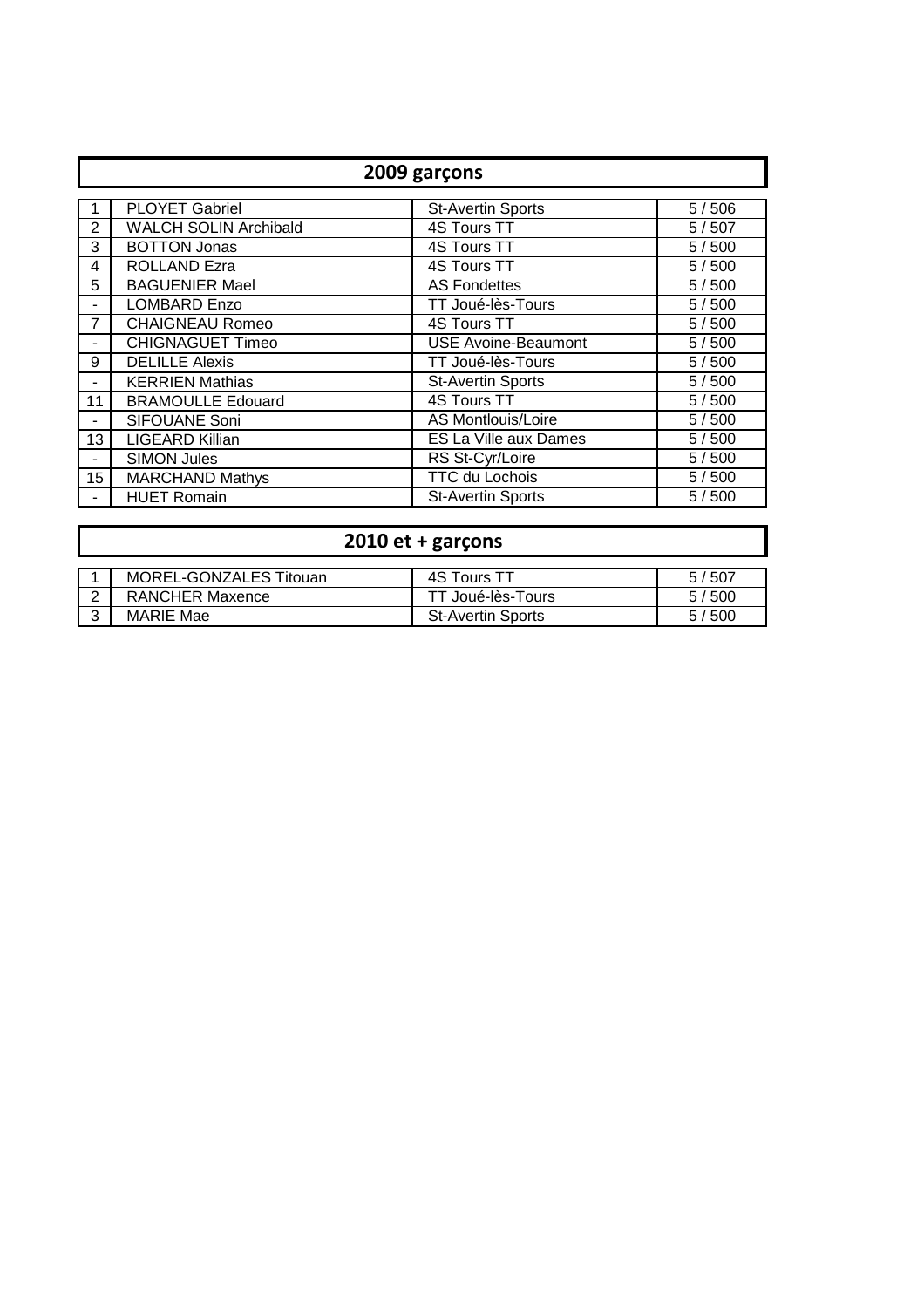# Critérium Vétérans Départemental 2017-2018 Vendredi 10 Novembre 2017 à Parçay-Meslay

# **RESULTATS**



|            | <b>VETERANS 1 DAMES</b> |                   |               |                    |                |  |  |
|------------|-------------------------|-------------------|---------------|--------------------|----------------|--|--|
| <b>IPI</b> | Lic                     | Nom               | <b>Prénom</b> | Club               | <b>VILLELD</b> |  |  |
|            | 3712818                 | GONZALES DEL POZO | Delphine      | CS LA MEMBROLLE TT | 10 / 1040      |  |  |

|    | <b>VETERANS 2 DAMES</b> |              |               |                       |              |  |  |
|----|-------------------------|--------------|---------------|-----------------------|--------------|--|--|
| PI | Lic                     | Nom          | <b>Prénom</b> | Club                  | Cit<br>/ Pts |  |  |
|    | 37329                   | <b>BRION</b> | Agnès         | <b>BEAUJARDIN BCT</b> | 745          |  |  |

| <b>VETERANS 3 DAMES</b> |       |      |               |                    |           |  |
|-------------------------|-------|------|---------------|--------------------|-----------|--|
| l PI                    | Lic   | Nom  | <b>Prénom</b> | <b>Club</b>        | Cit / Pts |  |
|                         | 37213 | MERY | Christine     | CS LA MEMBROLLE TT | 8/821     |  |

|    | <b>VETERANS 4 DAMES</b> |              |        |                    |           |  |  |
|----|-------------------------|--------------|--------|--------------------|-----------|--|--|
| PI | Lic                     | Nom          | Prénom | Club               | Cit / Pts |  |  |
|    | 37174                   | <b>BIGOT</b> | Annick | CS LA MEMBROLLE TT | 9/972     |  |  |

|    | <b>VETERANS 5 DAMES</b> |                 |               |                    |                 |  |  |  |
|----|-------------------------|-----------------|---------------|--------------------|-----------------|--|--|--|
| PI | Lic                     | Nom             | <b>Prénom</b> | Club               | Cit / Pts       |  |  |  |
|    | 37239                   | <b>PILLIERE</b> | Nicole        | CS LA MEMBROLLE TT | $'$ 1037<br>10/ |  |  |  |

|                | <b>VETERANS 1 MESSIEURS</b> |                  |               |                           |           |  |
|----------------|-----------------------------|------------------|---------------|---------------------------|-----------|--|
| <b>PI</b>      | <b>Lic</b>                  | <b>Nom</b>       | <b>Prénom</b> | Club                      | Cit / Pts |  |
| 1              | 4921341                     | <b>DUBOIS</b>    | Vincent       | AS FONDETTES              | 17 / 1793 |  |
| $\overline{2}$ | 374157                      | <b>DUPONT</b>    | Frédéric      | <b>TT ST GENOUPH</b>      | 13/1343   |  |
| 3              | 3710117                     | COTTU            | Fabrice       | <b>TT JOUE LES TOURS</b>  | 10 / 1056 |  |
| $\overline{4}$ | 373324                      | <b>YSABELLE</b>  | Stéphane      | TT PARCAY MESLAY          | 12 / 1264 |  |
| 5              | 3712631                     | <b>BAUDOUIN</b>  | Michael       | <b>AS VERETZ TT</b>       | 11 / 1146 |  |
| 6              | 373991                      | <b>ALMEIDA</b>   | Tony          | <b>AS FONDETTES</b>       | 11 / 1118 |  |
| $\overline{7}$ | 375473                      | <b>RAFFAULT</b>  | Rodolphe      | AS FONDETTES              | 13 / 1396 |  |
| 8              | 3715973                     | <b>COLLIN</b>    | Vincent       | <b>AS FONDETTES</b>       | 11 / 1161 |  |
| 9              | 3726647                     | <b>TRULLIER</b>  | Rodolphe      | <b>LARCAY TT</b>          | 9/934     |  |
|                | 3724971                     | <b>BELANGER</b>  | Stéphane      | <b>AS FONDETTES</b>       | 9/931     |  |
|                | 3726451                     | <b>BAGUENIER</b> | Jean-Philippe | <b>AS FONDETTES</b>       | 9/904     |  |
|                | 3725207                     | <b>RIBY</b>      | Thierry       | <b>ASTT CASTELVALERIE</b> | 8/825     |  |
| 13             | 3719409                     | <b>BLOUDEAU</b>  | Jérome        | ATT ST ANTOINE DU ROCHER  | 9/945     |  |
|                | 724933                      | <b>COLLOBERT</b> | Christophe    | <b>TT PARCAY MESLAY</b>   | 9/926     |  |
|                | 4426722                     | <b>DOIREAU</b>   | Pascal        | <b>TT PARCAY MESLAY</b>   | 7/774     |  |
|                | 3727990                     | <b>LEROUX</b>    | <b>Bruno</b>  | <b>ASTT SORIGNY</b>       | 6/634     |  |
|                | 3727780                     | <b>MARCEL</b>    | Dominique     | <b>TT PARCAY MESLAY</b>   | 5/554     |  |
|                | 3726011                     | <b>FRAYSSE</b>   | Yannick       | <b>TT PARCAY MESLAY</b>   | 5/533     |  |
|                | 3728318                     | <b>BERGER</b>    | Jean-Michel   | ATT ST ANTOINE DU ROCHER  | 5/501     |  |
|                | 3728072                     | <b>ROUDAUT</b>   | Lionel        | ATT ST ANTOINE DU ROCHER  | 5/500     |  |
| <b>WOE</b>     | 371700                      | <b>BROSSARD</b>  | Stéphane      | AS FONDETTES              | 13 / 1309 |  |
|                | WOE 9235822                 | <b>MOULIN</b>    | Dominique     | <b>ASTT CASTELVALERIE</b> | 10 / 1079 |  |
|                | WOE 3726155                 | <b>TAVERNIER</b> | Laurent       | TT BLERE VAL DE CHER      | 5/581     |  |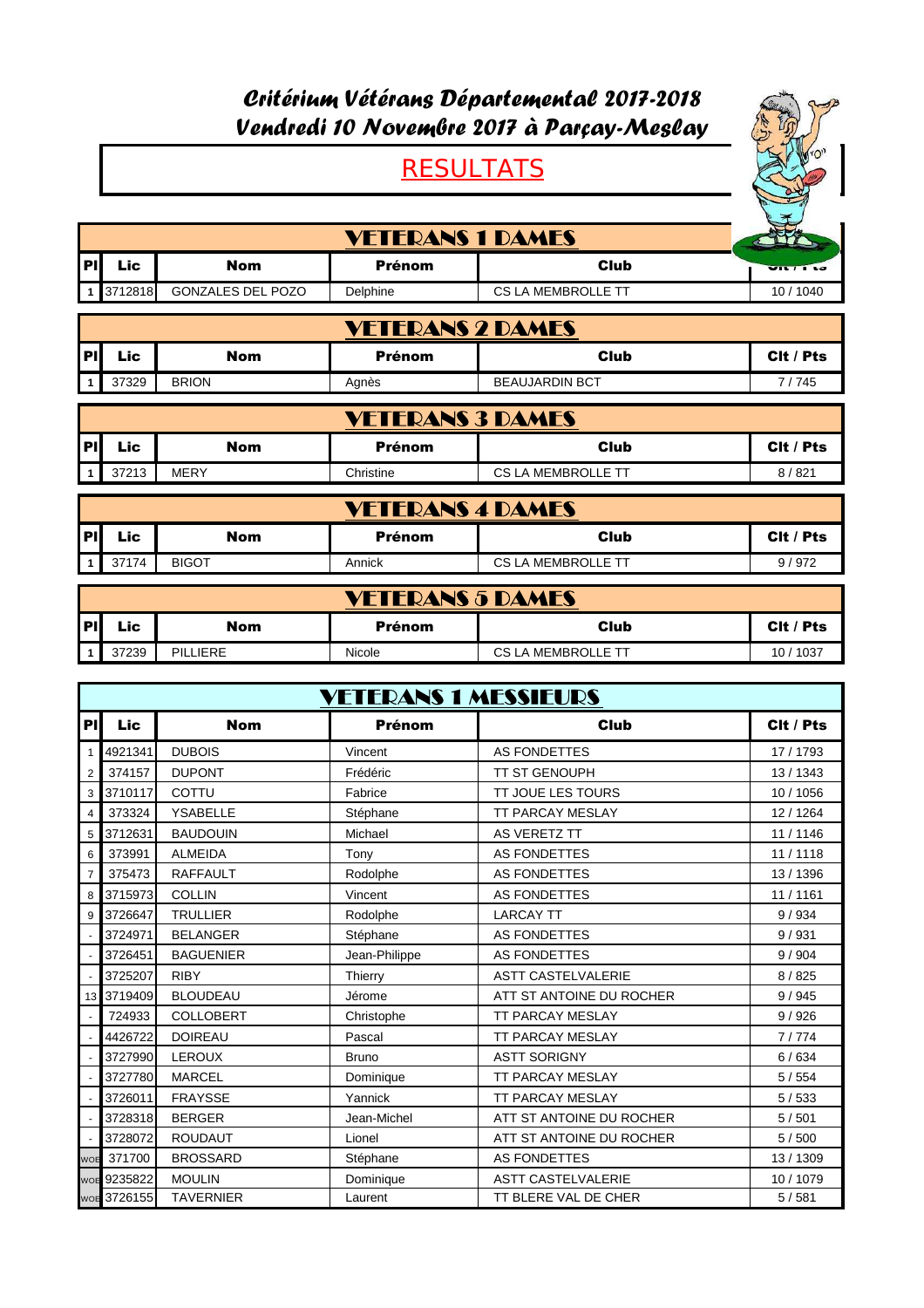|                | <b>VETERANS 2 MESSIEURS</b> |                    |               |                             |           |  |
|----------------|-----------------------------|--------------------|---------------|-----------------------------|-----------|--|
| PI             | <b>Lic</b>                  | <b>Nom</b>         | <b>Prénom</b> | <b>Club</b>                 | Cit / Pts |  |
| $\mathbf{1}$   | 37837                       | <b>GUINEHUT</b>    | Yann          | <b>AS FONDETTES</b>         | 15 / 1522 |  |
| 2              | 3716067                     | <b>CARRAT</b>      | Eric          | <b>TT PARCAY MESLAY</b>     | 11 / 1189 |  |
| 3              | 3711865                     | <b>ROBISSON</b>    | Thierry       | <b>AS VERETZ TT</b>         | 11/1166   |  |
| 4              | 3712290                     | <b>MOUTOUSSAMY</b> | Michel        | <b>4S TOURS TT</b>          | 15/1513   |  |
| 5              | 379821                      | <b>GOUMENT</b>     | Olivier       | <b>TT CHINONAIS</b>         | 11 / 1177 |  |
| 6              | 37882                       | <b>QUETIN</b>      | Patrick       | ST AVERTIN SPORTS TT        | 13/1366   |  |
| $\overline{7}$ | 3714023                     | <b>GAIMON</b>      | Christian     | AP ST SENOCH                | 10 / 1074 |  |
| 8              | 3717483                     | <b>HUART</b>       | Eric          | <b>TT JOUE LES TOURS</b>    | 12/1279   |  |
| 9              | 3722867                     | <b>HOMBERT</b>     | Christian     | <b>AS LUYNES TT</b>         | 13/1334   |  |
|                | 375360                      | <b>LESBATS</b>     | Eric          | ATT LANGEAIS CINQ MARS      | 10 / 1030 |  |
|                | 375844                      | <b>LAURENT</b>     | Gabriel       | ATT LANGEAIS CINQ MARS      | 9/976     |  |
|                | 3710822                     | <b>BOURREAU</b>    | <b>Bruno</b>  | <b>TT PARCAY MESLAY</b>     | 9/972     |  |
|                | 13 4517565                  | <b>FRERE</b>       | Gilles        | <b>AS FONDETTES</b>         | 8/842     |  |
|                | 277150                      | <b>DELEZENNE</b>   | Jean Luc      | <b>TT METTRAY</b>           | 8/821     |  |
|                | 3713906                     | <b>DUDIT</b>       | Max           | <b>TT PARCAY MESLAY</b>     | 7/777     |  |
|                | 374013                      | <b>FRANCOIS</b>    | Yannick       | <b>TT PARCAY MESLAY</b>     | 7/750     |  |
|                | 378129                      | <b>SCHULER</b>     | Christian     | AP ST SENOCH                | 6/632     |  |
|                | 3724144                     | <b>SOMBARDIER</b>  | Marc          | <b>AC AMBOISE</b>           | 5/592     |  |
|                | 3722786                     | <b>VINCENT</b>     | Francis       | <b>AC AMBOISE</b>           | 5/524     |  |
|                | 3726502                     | <b>CAILLE</b>      | Christophe    | <b>TT PARCAY MESLAY</b>     | 5/500     |  |
|                | WOE 3723604                 | <b>THYSSENS</b>    | Jean-Marie    | <b>US VERNOU SUR BRENNE</b> | 8/806     |  |

|                | <b>VETERANS 3 MESSIEURS</b> |                        |               |                          |           |  |  |
|----------------|-----------------------------|------------------------|---------------|--------------------------|-----------|--|--|
| PI             | <b>Lic</b>                  | <b>Nom</b>             | <b>Prénom</b> | <b>Club</b>              | Cit / Pts |  |  |
| $\mathbf{1}$   | 498938                      | ALEXANDRE              | Hervé         | <b>TT CHINONAIS</b>      | 14 / 1494 |  |  |
| $\overline{2}$ | 37525                       | <b>BREUILS</b>         | Bernard       | <b>TT ST GENOUPH</b>     | 13/1347   |  |  |
| 3              | 37866                       | <b>FORHAN</b>          | Jean-Yves     | ST AVERTIN SPORTS TT     | 10 / 1098 |  |  |
| $\overline{4}$ | 3710642                     | <b>GANDOIN</b>         | Alain         | CS LA MEMBROLLE TT       | 12/1257   |  |  |
| 5              | 37818                       | <b>AUGIER</b>          | Alain         | AS FONDETTES             | 12/1243   |  |  |
| 6              | 37990                       | <b>DEZE</b>            | Jacky         | AS LUYNES TT             | 10 / 1067 |  |  |
| $\overline{7}$ | 372045                      | <b>VIAUD</b>           | Patrick       | <b>TT METTRAY</b>        | 9/987     |  |  |
| 8              | 371131                      | <b>ANDRE</b>           | Christian     | CS LA MEMBROLLE TT       | 11/1114   |  |  |
| 9              | 37302                       | <b>MORON</b>           | Bernard       | <b>TT JOUE LES TOURS</b> | 11 / 1198 |  |  |
|                | 37547                       | <b>HARDOUIN</b>        | Michel        | <b>TT ST GENOUPH</b>     | 9/965     |  |  |
|                | 378013                      | <b>BOURDILLEAU</b>     | Thierry       | <b>LARCAY TT</b>         | 8/868     |  |  |
|                | 375606                      | <b>GARIOU</b>          | Claude        | <b>TT ST GENOUPH</b>     | 7/724     |  |  |
|                | 13 3727067                  | <b>SIMON</b>           | <b>Bruno</b>  | ATT LANGEAIS CINQ MARS   | 10 / 1050 |  |  |
|                | 377489                      | ARRAULT                | Patrick       | <b>TT JOUE LES TOURS</b> | 9/983     |  |  |
|                | 371768                      | <b>BASTIE</b>          | Alain         | ATT LANGEAIS CINQ MARS   | 9/945     |  |  |
|                | 3717622                     | <b>AMEN</b>            | Jacky         | <b>TT PARCAY MESLAY</b>  | 6/613     |  |  |
|                | 3727991                     | <b>JOLIBOIS</b>        | Michel        | ST AVERTIN SPORTS TT     | 5/517     |  |  |
|                | 3728266                     | <b>FAVIA</b>           | Luc           | <b>AC AMBOISE</b>        | 5/506     |  |  |
|                | WOE 3710877                 | <b>SCOTTO DI PERTA</b> | Claude        | <b>4S TOURS TT</b>       | 13/1370   |  |  |

|                |         |                 | <b>VETERANS 4 MESSIEURS</b> |                           |           |
|----------------|---------|-----------------|-----------------------------|---------------------------|-----------|
| <b>PI</b>      | Lic     | <b>Nom</b>      | <b>Prénom</b>               | Club                      | Cit / Pts |
|                | 37129   | <b>UAYOL</b>    | Christian                   | <b>4S TOURS TT</b>        | 11 / 1162 |
| $\overline{2}$ | 9754686 | <b>BRIGAULT</b> | Gilles                      | <b>TT CHINONAIS</b>       | 10 / 1049 |
| 3              | 37775   | <b>DAUPHIN</b>  | Michel                      | <b>CS LA MEMBROLLE TT</b> | 9/963     |
| $\overline{4}$ | 37632   | <b>VERNEAU</b>  | Jean-Jacques                | <b>TT CHINONAIS</b>       | 7/795     |
| 5              | 3720748 | <b>BOUCHER</b>  | Georges                     | <b>TT JOUE LES TOURS</b>  | 7/720     |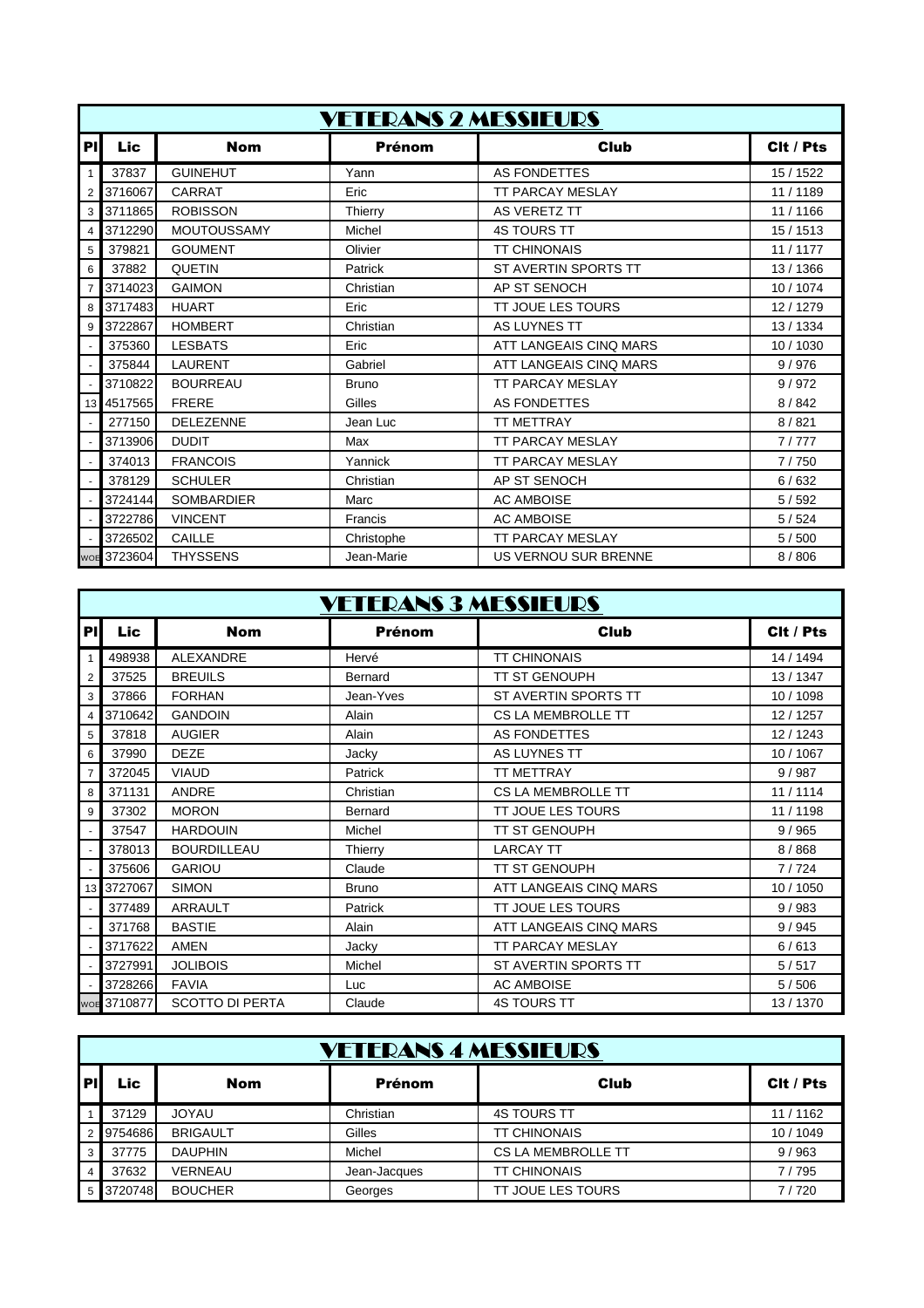|           |           |               | <b>VETERANS 5 MESSIEURS</b> |                    |           |
|-----------|-----------|---------------|-----------------------------|--------------------|-----------|
| <b>PI</b> | Lic       | Nom           | <b>Prénom</b>               | Club               | Cit / Pts |
|           | 37137     | <b>MARTIN</b> | Roger                       | <b>4S TOURS TT</b> | 11 / 1151 |
|           | 2 3717823 | LAINE         | Yves                        | <b>4S TOURS TT</b> | 7/712     |